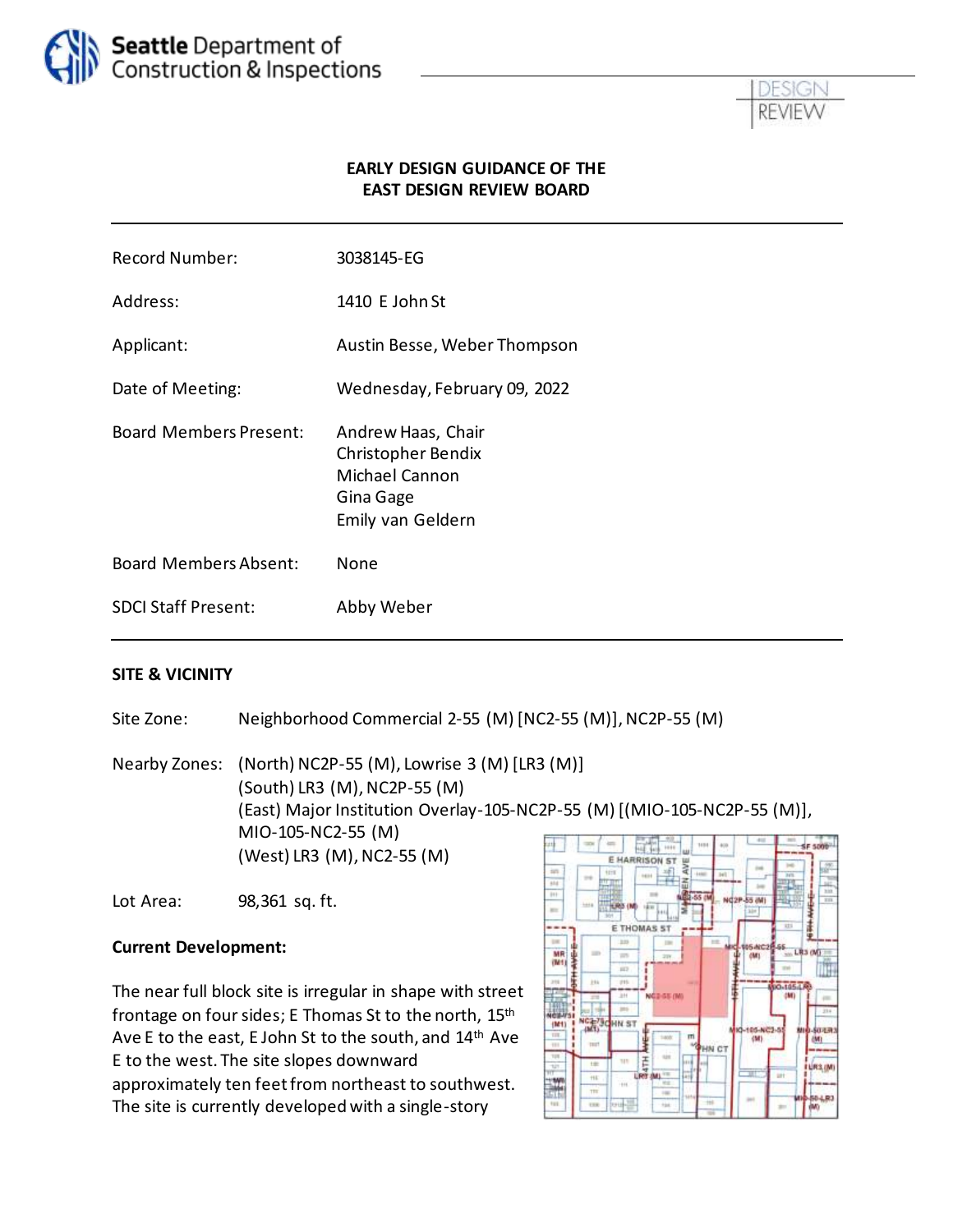grocery store (Safeway) built in 1998. The structure is situated on the eastern portion of the site with street frontage to the east and south. A surface parking lot occupies the western portion of the site with vehicular access from the north, south, and west. A vegetative buffer borders the perimeter of the parking lot.

### **Surrounding Development and Neighborhood Character:**

The near full block site is located within the First Hill/Capitol Hill Urban Center. The block includes several existing structures that are excluded from the development site; a religious institution in the northeast corner of the block, and a multifamily residential structure and a single-family residence in the northwest corner of the block. The vicinity is largely comprised of single-family and multifamily residential uses, with commercial, mixed-use and medical/institutional structures along the  $15<sup>th</sup>$  Ave E corridor.  $15<sup>th</sup>$  Ave E and E John St are minor arterials which provide connectivity. Neighborhood green spaces include Williams Place Park to the south across E John St, Seven Hills Park 2 blocks to the southeast, Cal Anderson Park one quarter mile to the southwest, and Miller Playfield one quarter mile to the east.

To the north and south of the site, the 15<sup>th</sup> Ave E corridor expresses a small-scale commercial character through use and design. Low to mid-rise structures establish a strong street edge with abundant glazing and awnings at the pedestrian level. Structures are characterized by a variety of architectural styles and materials. To the east of the site, a medical/institutional (Kaiser Permanente) campus spans three blocks. The campus is characterized by large-scale structures of masonry and concrete with varying levels of transparency, weather protection and landscape buffers at the street-level and regular fenestration patterns at the upper levels.

The character of surrounding development transitions to residential to the west and northwest of the site. Architectural styles in the vicinity include historic, mid-century, and contemporary. Single-family residences are generally two- to three-stories in height with traditional features including recessed entries, gabled roof forms, a front stoop or porch, and lap siding. Multifamily residential structures range in height from four stories for older structures to eight stories for newer developments.

The site was rezoned in April 2019. Increase is housing is anticipated to occur as a result of the zoning changes.

#### **Access:**

Existing vehicular access occurs from E Thomas St to the north, E John St to the south, and 14<sup>th</sup> Ave E to the west. Vehicular access is proposed from E Thomas St and 14<sup>th</sup> Ave E. Existing and proposed pedestrian access occurs from each frontage.

# **Environmentally Critical Areas:**

No mapped environmentally critical areas (ECAs) are located on the site.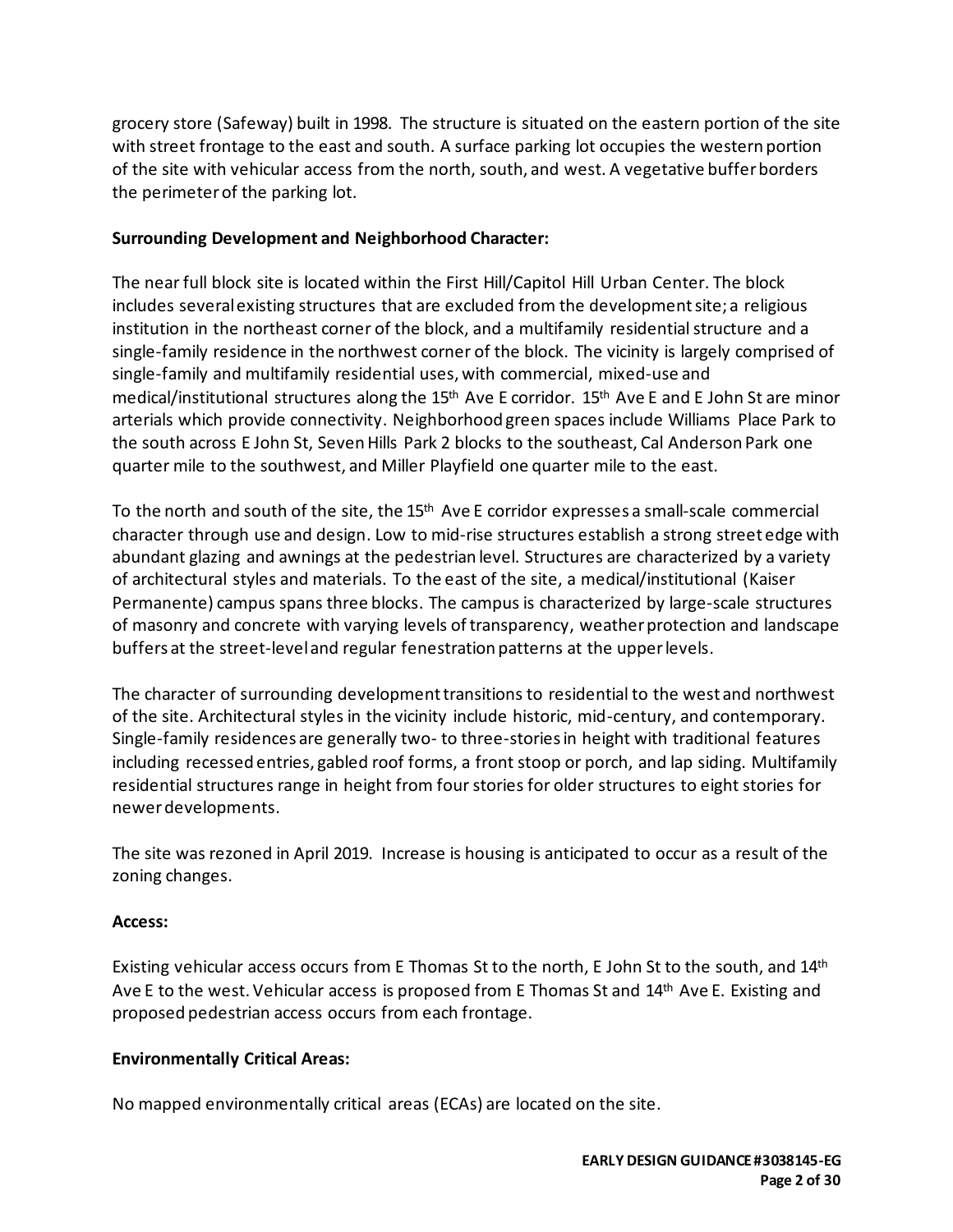### **PROJECT DESCRIPTION**

Design Review Early Design Guidance for 2, 5-story apartment buildings (400 units total) with retail. Parking for 350 vehicles proposed.

The design packet includes information presented at the meeting, and is available online by entering the record number at this website:

[http://www.seattle.gov/DPD/aboutus/news/events/DesignReview/SearchPastReviews/default.](http://www.seattle.gov/DPD/aboutus/news/events/DesignReview/SearchPastReviews/default.aspx) [aspx](http://www.seattle.gov/DPD/aboutus/news/events/DesignReview/SearchPastReviews/default.aspx)

Any recording of the Board meeting is available in the project file. This meeting report summarizes the meeting and is not a meeting transcript.

The packet is also available to view in the file, by contacting the Public Resource Center at SDCI:

**Mailing Public Resource Center Address:** 700 Fifth Ave., Suite 2000 P.O. Box 34019 Seattle, WA 98124-4019

**Email:** [PRC@seattle.gov](mailto:PRC@seattle.gov)

#### **EARLY DESIGN GUIDANCE February 9, 2022**

#### **PUBLIC COMMENT**

The following public comments were offered at this meeting:

- Noted the massing is well broken down rendering it unnecessary to further differentiate the forms through materiality or detailing.
- Supported how the courtyard of Option 3 opens up at the termination of E Thomas St, giving pedestrians more spaces away from cars. Noted it is consistent with the courtyards of the Kaiser Permanente buildings across 15<sup>th</sup> Ave E.
- Supported the design as presented, particularly the provision of housing over destination retail and small storefronts. Noted the design is responsive to Design Guidelines PL2 and PL3.
- Supported departure from modulation requirements as it better aligns with Design Guidelines PL1-2-a by maintaining a continuous street-wall along retail corridors.
- Appreciated that the applicant has responded to concerns raised by community outreach and responded to feedback received at past PPUNC meetings, and eliminated vehicular access from E John St.
- Supported the redevelopment of the existing grocery as it is not a good urban condition.
- Recommended the street-facing facades use brick and questioned what the proposed non-brick material is.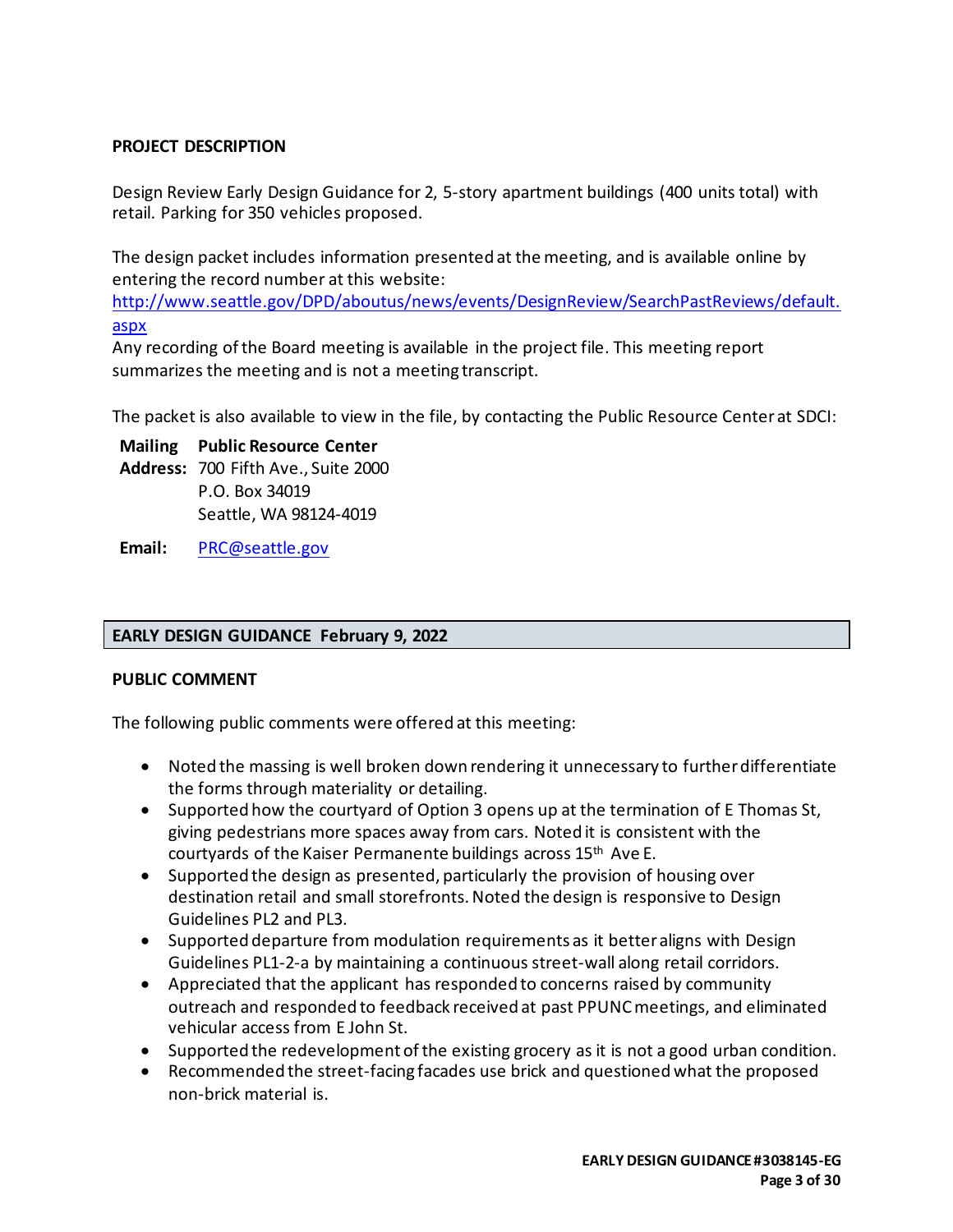- Appreciated the references in the EDG packet to the Shea and  $19<sup>th</sup>/Mercer$  buildings and the intent to the existing neighborhood character through masonry details.
- Supported retail along  $15<sup>th</sup>$  Ave E with wider sidewalks and grocery frontage along E John St and 14th Ave E.
- Would like to see the inclusion of a generous space along 14<sup>th</sup> Ave E and at the grocery entry to allow for heavy pedestrian volumes.
- Concerned that the design does not better accommodate bicyclists, pedestrians or transit riders that arrive to the site, in response to Design Guideline PL4.
- Applauded the incorporation of stormwater treatments as an important design element.
- Would like to see the inclusion of more small-scale retail units, which is consistent with the existing character of 15<sup>th</sup> Ave E and allows for a variety of local independent businesses, affordable retail and increased diversity and entrepreneurship that is vital to the continued vibrancy of the neighborhood.
- Stated that the proposed 13-foot retail height is insufficient for successful retail on Capitol Hill.
- Stated the project should incorporate the identity of the Capitol Hill neighborhood as a center of arts and culture by incorporating iconic design elements by local artists in place of blank walls, expressive lighting and stormwater features, and design all paved setbacks as unifying elements with an artistic theme.
- Stated there is a missed opportunity for the grocery store to function as a pedestriancentric hub with multiple pedestrian through-ways, rather than a dead-end courtyard.
- Stated the most important part of the project is how the ground level retail interacts with 15<sup>th</sup> Ave E; the retail corridor has tremendous potential. Noted the EDG packet included a precedent image from Portland, OR, and recommended the applicant also consider the thriving and vibrant commercial character along the North Williams, Mississippi, and Alberta corridors as examples for 15th Ave E.
- Multiple people supported wider sidewalks along  $15<sup>th</sup>$  Ave E, smaller scale retail facing the courtyard, and the inclusion of curb bulbs along E John St.
- Encouraged coordination with SDOT to widen sidewalks on E John St.
- Would like to see pedestrian pass throughs, but understands the limitations of the grocery use and layout and how the courtyard mitigates for the lack of pass throughs.
- Would like to see further enhancements to the pedestrian environment along the other frontages; for example, reducing the number of curb cuts or providing two narrower one-way curb cuts on 14th Ave E.
- Did not support two two-way curb cuts on  $14<sup>th</sup>$  Ave E, would rather see one of the curb cuts relocated to 15<sup>th</sup> Ave E.
- Multiple people stated the proposed design should enhance the safety and residential feel of  $14<sup>th</sup>$  Ave E; did not support the proposed two two-way curb cuts on  $14<sup>th</sup>$  Ave E as it will increase vehicular impacts, impact pedestrian safety, degrade the overall street level experience, and break-up the visual continuity of the frontage. Noted the Board should only approve departures 2 and 3 if this issue is resolved, and encouraged study of merging vehicular access and loading.
- Supported the departures for curb cuts and vehicular access. Noted there is insufficient information for the blank façade departures.
- Appreciated the effort to conceal truck loading within a pseudo alley along the northwest perimeter of the site.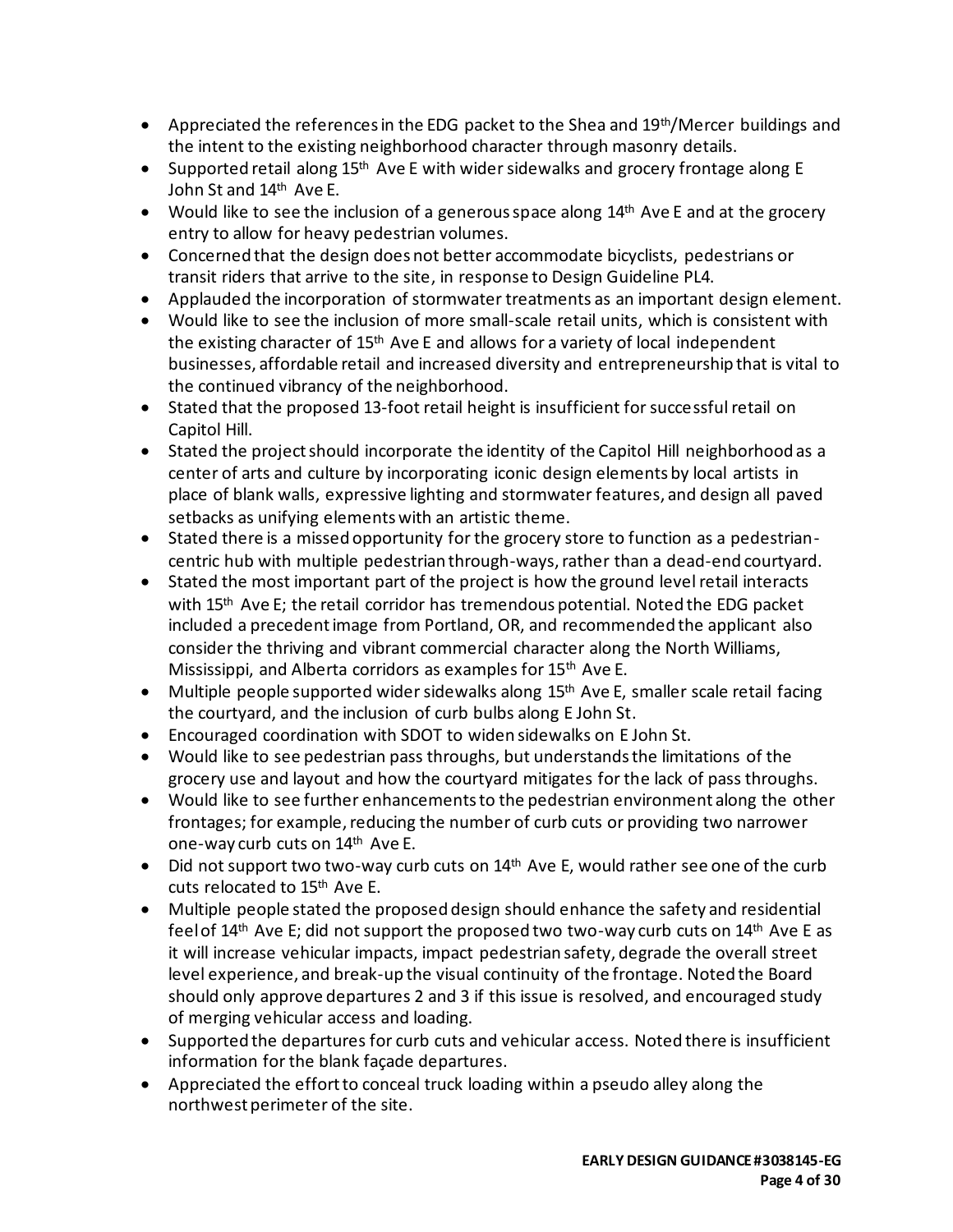SDCI staff also summarized design related comments received in writing prior to the meeting:

- Multiple people were concerned the proposed development lacks character and soul, and does not respond to the context. The design should contribute to a cheerful and vibrant Capitol Hill neighborhood and incorporate the work of artists in the design.
- Multiple people supported increased density, but noted the need to maintain community and character.
- Supported the preferred massing option, particularly the smaller scale retail on 15<sup>th</sup> Ave E (Guideline CS2 and CS3), wider sidewalk/additional setback on E John St and 15th Ave E (Guideline PL2), and proposed use of materials, such as brick (Guidelines DC4).
- Noted that none of the 3 options are suitable for the neighborhood context. Option 3 is closest, but the dead-end courtyards are depressing, dangerous and do not contribute to a vibrant community. Would like to see a new option that breaks the mass into smaller buildings with pedestrian walk-throughs.
- Supported Option 3, stating the articulation on the site is strong and the two-building design breaks up the overall mass.
- Multiple people noted Option 3 does not do enough to reduce the scale of mass; recommended dividing the development into several building with smaller footprints, which would also allow for green space, access to light, and pedestrian pass-throughs.
- Supported the courtyard concept in Option 3 as a means to anchor the development, but was concerned that the proposed design does not achieve the stated goals; would like to see a design that carries pedestrian-oriented retail storefronts deeper into the courtyard, similar to Chophouse Row.
- Multiple people supported increasing the height of the building to provide a visual anchor, take advantage of transit access, and increase housing opportunities.
- Multiple people stated all street-facing facades should be brick.
- Would like to see brick with balconies.
- Would like to see generous space provided outside grocery entries to accommodate heavy pedestrian volumes and minimize conflicts between retail traffic and passers-by.
- Recommended providing multiple entries to the grocery retail.
- Multiple people supported locating active retail uses along 15<sup>th</sup> Ave E.
- Multiple people would like to see publicly accessible courtyards that are activated by retail uses.
- Stated streetscapes should be improved to ensure lively retail, accessibility and enhance the bohemian spirit of 15<sup>th</sup> Ave E.
- Multiple people stated the project is located in a highly pedestrianized dense, urban area and the design should prioritize and improve upon that condition; recommended the project provide wider sidewalks for pedestrian safety and comfort, and facilities for bicyclists and transit riders.
- Multiple people recommended prioritizing design for pedestrians, bicyclists, and transit users, and reducing or eliminating the quantity of parking provided onsite.
- Stated the setback from 15<sup>th</sup> Ave E should be equal or greater to the medical building setback on the opposite side of the street, and setbacks around the bus stop should be generous to accommodate pedestrian flow. Setbacks should include green belts.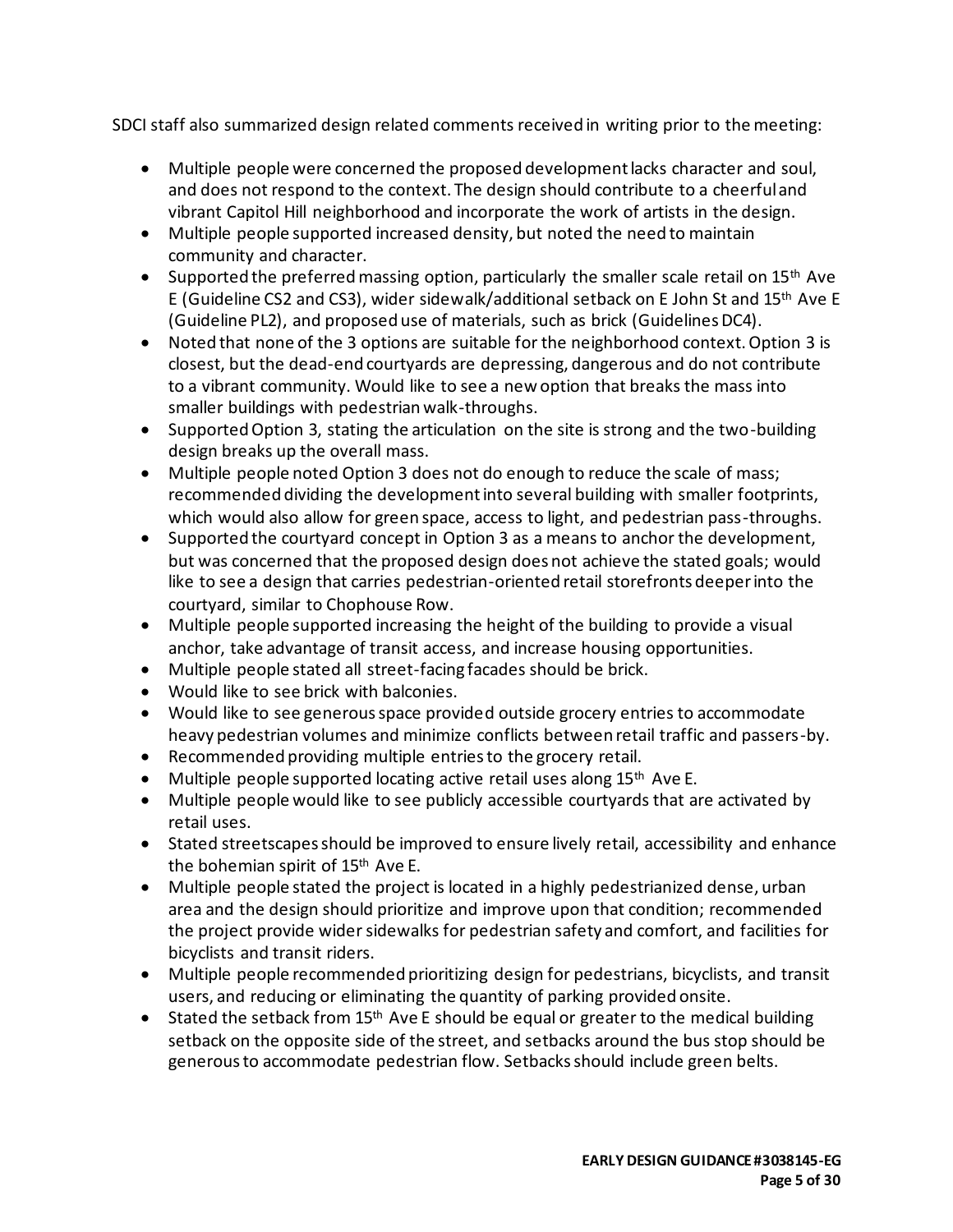- Concerned that the development eliminates the existing north-south pedestrian passage through the site; would like to see through-block connections incorporated into the design.
- Multiple people supported benches and stormwater planters on  $14<sup>th</sup>$  Ave E, which will better relate to the residential context and create a pleasant pedestrian experience, rather than just decorative façade treatments.
- Would like to see a stand alone bus shelter as canopies extending from the building are insufficient for weather protection at a crowded bus stop.
- Recommended the applicant team connect with the 15<sup>th</sup> Ave Community Improvement District on the subject of the building's relationship to the park.
- Supported locating loading dock access off E Thomas St near its existing location, rather than 14<sup>th</sup> Ave E, where there is more pedestrian and vehicular traffic.
- Multiple people did not support vehicular access from E John St as proposed in the first draft EDG packet.

SDCI received non-design related comments concerning process, use, environmental impacts, parking, traffic, housing density, and building height.

The Seattle Department of Transportation (SDOT) offered the following comments:

- Along  $15<sup>th</sup>$  Ave E, a 6-inch curb, minimum 5.5-foot planting strip with street trees, and a minimum 8-foot sidewalk are required.
- Along the remaining frontages, a 6-inch curb, minimum 5.5-foot planting strip with street trees, and a minimum 6-foot sidewalk are required.
- ADA compliant curb and companion ramps are required at each project site corner.
- Recommended that vehicle access be located as far clear from the existing transit stops and signalized intersections of 15<sup>th</sup> Ave E / E John St and 15<sup>th</sup> Ave E / E Thomas St as is feasible. Noted the EDG packet appears to reflect this.
- Supported departures allowing access from more than one lot line and a wider curb-cut for truck maneuvering, as it appears they would enable vehicle access away from existing transit stops and signalized intersections, as well as facilitate loading and solid waste collection occurring onsite rather than in the ROW.
- The proposed curb bulbs at the transit stops and any other proposed curb line revisions will need to be reviewed and approved by SDOT during the SIP process.

One purpose of the design review process is for the Board and City to receive comments from the public that help to identify feedback and concerns about the site and design concept, identify applicable Seattle Design Guidelines and Neighborhood Design Guidelines of highest priority to the site and explore conceptual design, siting alternatives and eventual architectural design. Concerns with off-street parking, traffic and construction impacts are reviewed as part of the environmental review conducted by SDCI and are not part of this review. Concerns with building height calculations are addressed under the City's zoning code and are not part of this review.

All public comments submitted in writing for this project can be viewed using the following link and entering the record number (3038145-EG):<http://web6.seattle.gov/dpd/edms/>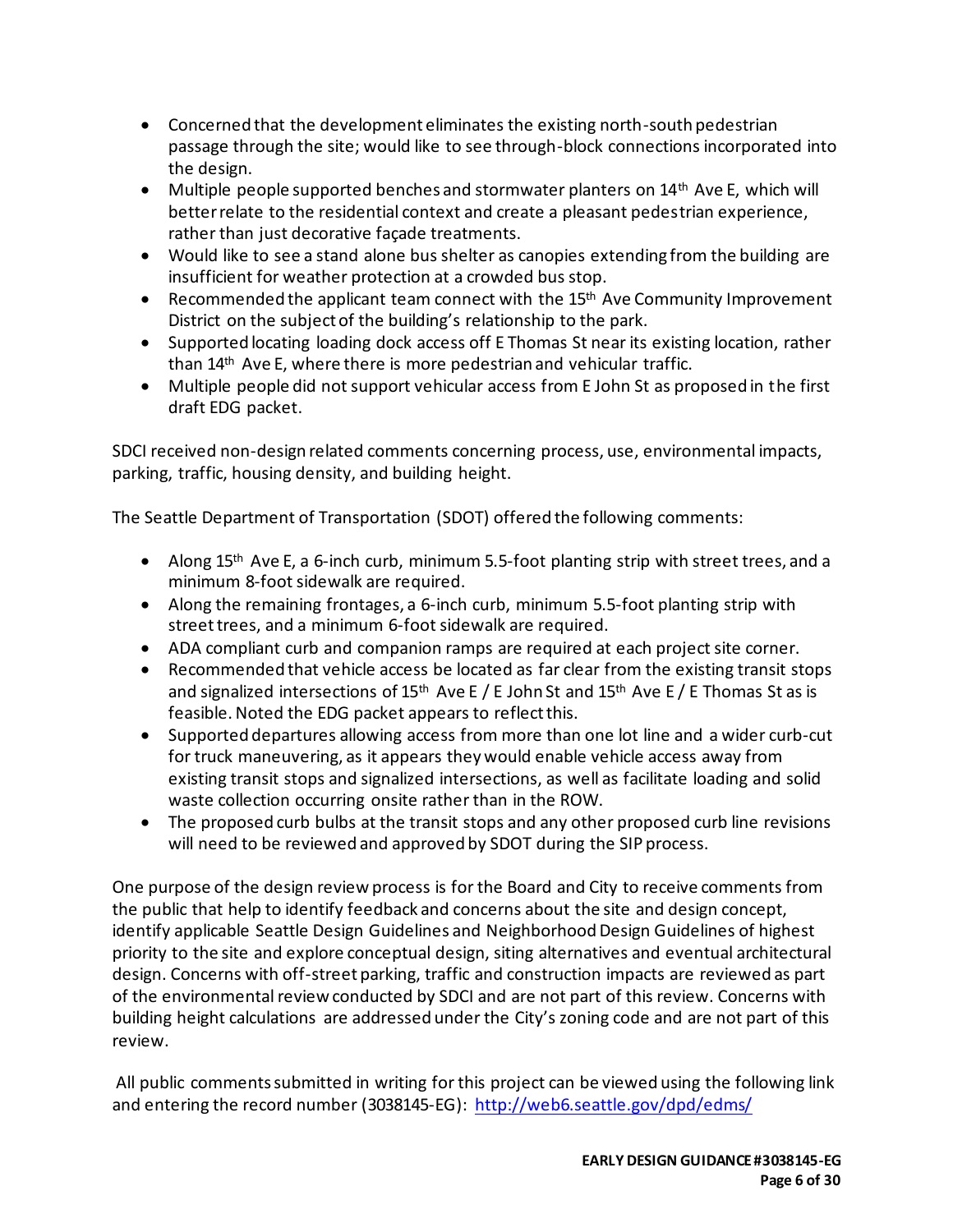# **PRIORITIES & BOARD RECOMMENDATIONS**

After visiting the site, considering the analysis of the site and context provided by the proponents, and hearing public comment, the Design Review Board members provided the following siting and design guidance.

# **1. Massing**

- a. The Board deliberated over the merits of each of the three massing options. Four of the five Board members supported the project moving forward to MUP application with massing Option 3, the applicant's preferred option, provided aspects of Option 2 are incorporated. The dissenting Board member generally supported Option 3, but was concerned the scope of guidance warranted a second EDG meeting. (DC2, DC3)
- b. The Board supported the location and orientation of the courtyard as proposed in massing Option 2, specifically the alignment of the courtyard and crosswalk, and directed the applicant to revise Option 3 to incorporate these massing moves. (DC2, DC2-A-1, DC3)
- c. The Board supported the eastern upper-level courtyard configuration of the "A" portion of massing Option 3, which allows more afternoon sunlight at the streetlevel courtyard than the other two massing options. (CS1-B-2)
- d. To help the new development fit within the neighborhood, the Board stated that the mass should be sculpted and articulated in a creative way that stays true to the architectural context of Anhalt buildings and the unique, small-scale commercial character of the 15th Ave E corridor. (CS2-1-c, CS3, CS3-1-a, DC2)
- e. In response to public comment, the Board acknowledged the prominence of the site, its potential to function as a community hub, and the importance of Capitol Hill as an arts and culture district. The Board supported engaging local artists early in the design process so that art may be integrated into a cohesive design, rather than just applied, and specifically prioritized Capitol Hill Design Guideline CS3-2, Placemaking. (CS3-2)

# **2. Façade Treatment**

- a. In agreement with public comment, the Board directed the use of high-quality materials that provide texture and pattern, such as brick; especially on highly visible facades. The Board specifically prioritized Design Guideline DC2-D, Scale and Texture, and Capitol Hill Design Guideline DC4-1, Exterior Finish Materials; and noted that brick should not just be applied at the corners of the mass as suggested by coloration of the rendered massing views in the EDG packet. (DC2-D, DC4-1)
- b. The Board stated that the material palette and façade articulation should be used to create the perception of different buildings and authentically break down the mass. The façade treatment, materiality, and character of the upper levels should carry down to the streetscape to create distinct frontage segments. (DC2, DC2-B-1, DC2-4,  $DCA-1-a$
- c. The Board requested details on the window treatment and integration of venting in the Recommendation packet. The window composition should be variable, break down the scale of the façade, and add depth and visual interest. (DC2-B-1, DC2-3-a, DC4, DC4-1-a)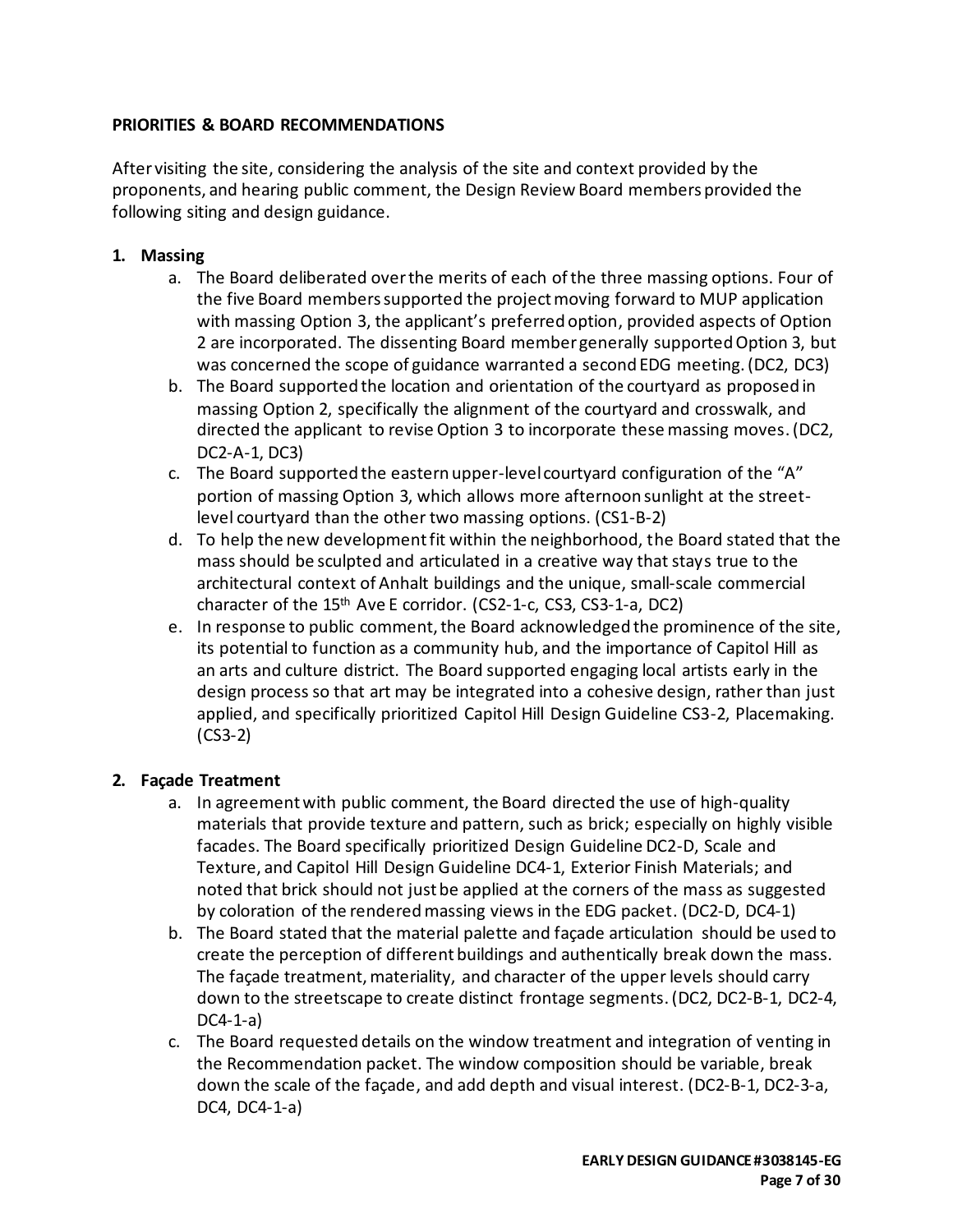d. In response to public comment, the Board specifically prioritized Capitol Hill Design Guideline PL1-1-a, Parks; which states, "Design buildings facing a park … to enliven and enhance the safety of the open space. Orient entries, windows, balconies, decks and other amenity spaces to face the park." The Board encouraged adding balconies to create usable outdoor space for residents and connect to Williams Place Park. (PL1-1-a)

# **3. Street Level Uses & Frontage**

- a. In agreement with public comment, the Board stated that the retail frontage should be inspired by and enhance the existing small-scale commercial character of  $15<sup>th</sup>$  Ave E. The Board directed further development of a variety of retail spaces with a high level of porosity and street activation, pedestrian-scaled frontages, and opportunities for storefront individualization. The Board strongly supported the top/right precedent image on page 43 of the EDG packet; specifically prioritized Capitol Hill Design Guideline CS2-1-c, 15th Ave Corridor, and CS3-1-b, Variation; and stated the resolution of this guidance is critical to the success of the project. (CS2-1 c, CS2-1-d, CS3-1-b, PL3-4)
- b. In response to public comment, the Board directed further study of relocating of the primary residential lobby within the courtyard or to E John St to allow for additional retail space to front and activate the courtyard. (PL3-C)
- c. The Board directed further refinement of the expression of the retail space at the corner of E John St and 15<sup>th</sup> Ave E so that the design lends itself successful retail use and responds to the Design Guidelines. (CS2-1-c, CS2-1-d, PL3-C, PL3-1-a, PL3-4)
- d. The Board heard public comment regarding higher floor-to-ceiling heights within the Capitol Hill Neighborhood, and supported increasing floor-to-ceiling heights, breaking the floor plate, and/or creating a two-story commercial expression to respond to the context and resolve how the street level meets grade. The Board requested more information on how entries and retail spaces meet sidewalk grade in the Recommendation packet; the packet should include spot elevations around the perimeter to better understand how people access and experience the site. (CS2-B, CS2-1-c, CS2-1-d, PL3, DC2)
- e. The Board specifically prioritized Capitol Hill Design Guideline CS2-1-d, E John St/E Olive Way Corridor, which identifies E John St as a major east/west pedestrian link and encourages "street level commercial activity and the addition of pedestrian amenities along the street edge". (CS2-1-d)
- f. The Board specifically prioritized Design Guideline PL3, Street Level Interaction, which encourages "human interaction and activity at the street-level with clear connections to building entries and edges." (PL3)

# **4. Entries & Access**

a. In response to public comment, the Board deliberated over the merits of a throughblock connection; however, they ultimately acknowledged that the spatial constraints of a large grocery retail use impede a through-block connection. The Board encouraged further consideration of an additional long/linear courtyard activated by retail entries (like Chophouse Row) or a notched residential entry/lobby – similar to Option 1 – between the grocery and corner retail space on E John St to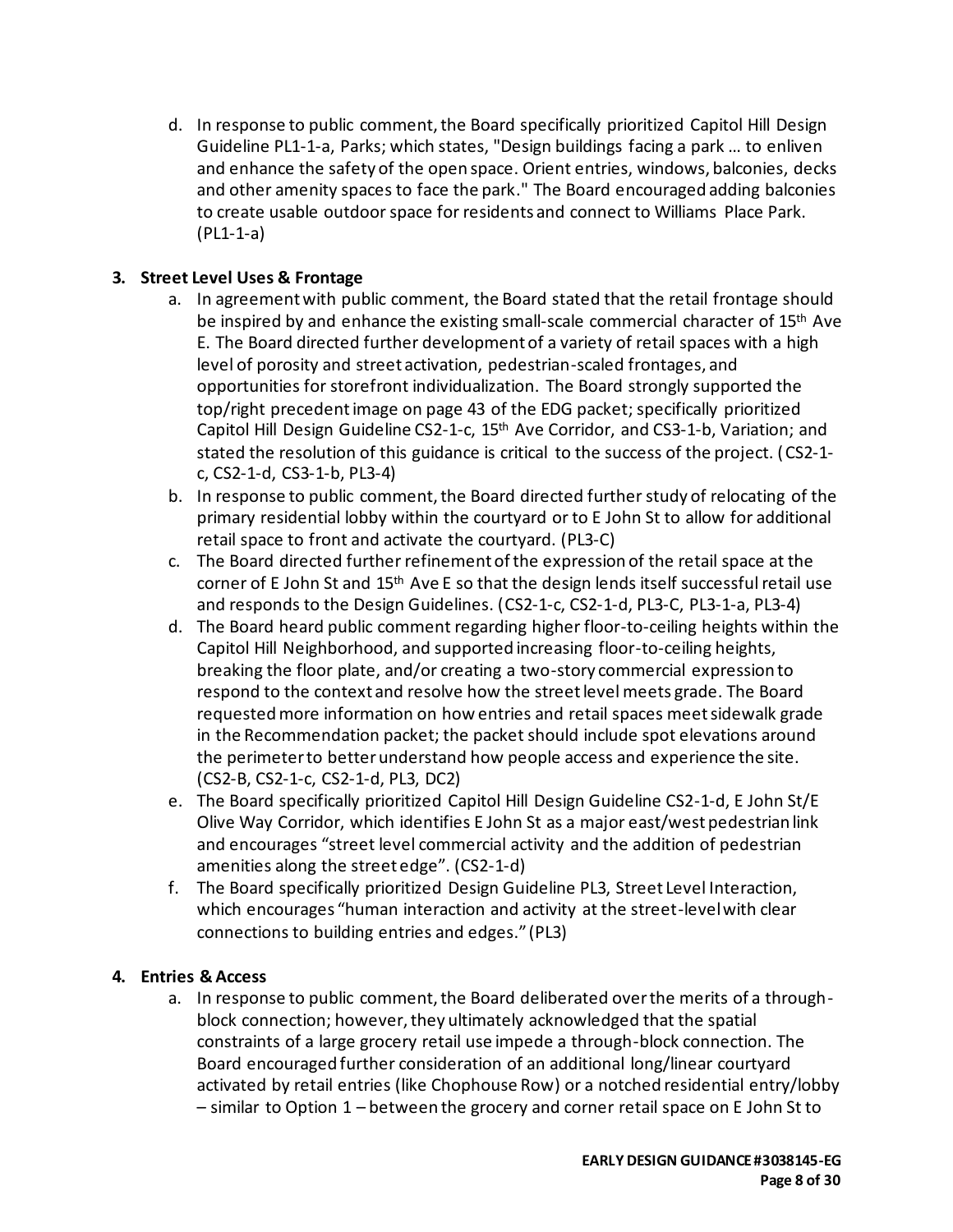promote pedestrian permeability, respond to the park, and provide massing relief. (PL1-3-a)

- b. The Board stated that common residential entries should be architectural focal points that are appropriately scaled for their location/frontage, and specifically prioritized Capitol Hill Design Guideline PL3-1-b, Residential Buildings. (PL3, PL3-1-b)
- c. The Board heard public comment and directed further study of the incorporation of a common residential entry or private stoops on E Thomas St and a common entry on 14th Ave, to enhance the residential character in response to the context. (CS2, PL3-B-2, PL3-1-b, PL3-1-c)
- d. In response to public comment, the Board requested more information on how the primary grocery retail entry on E John St will be designed to be welcoming, accommodate heavy pedestrian traffic, and promote connectivity with the park. (PL1-B-2, PL1-1-a, PL3, PL3-1-a)
- e. The Board heard public comment and specifically prioritized Capitol Hill Design Guideline PL4-2, Planning Ahead for Bicyclists; stating that bike access for residents and retail users should be clarified in the design. (PL4-2)
- f. In response to public comment, the Board directed further study of minimizing vehicular access impacts on the pedestrian experience and promoting safety along  $14<sup>th</sup>$  Ave E. Suggestions included reducing the number of curb cuts to one, minimizing the width of curb cuts, providing two one-way curb cuts, etc. The Board indicated that support for the requested departure from vehicular access requirements is dependent on the resolution of this guidance. (DC1-B-1)

# **5. Pedestrian Realm & Landscape**

- a. In response to public comment, the Board stated that the design of the pedestrian realm and landscape around the perimeter of the site and within the courtyard needs to be exceptional in order to balance the impacts of vehicular access and blank façade departures on the pedestrian experience. The Board supported a diverse planting palette, integrated stormwater features, and artistic façade treatments to add interest to the pedestrian realm, particularly where blank walls are proposed. (CS1-4-c, CS1-E-2, DC3-C, DC4-4)
- b. The Board heard public comment and directed further study of how the bus stop is integrated into the overall design as a safe, comfortable, and functional space. (PL4, PL4-C)
- c. The Board requested more information on the design of the rooftop and courtyards in the Recommendation packet. (DC3, DC3-C)

# **DEVELOPMENT STANDARD DEPARTURES**

The Board's recommendation on the requested departures will be based on the departure's potential to help the project better meet these design guidelines priorities and achieve a better overall project design than could be achieved without the departures. The Board's recommendation will be reserved until the final Board meeting.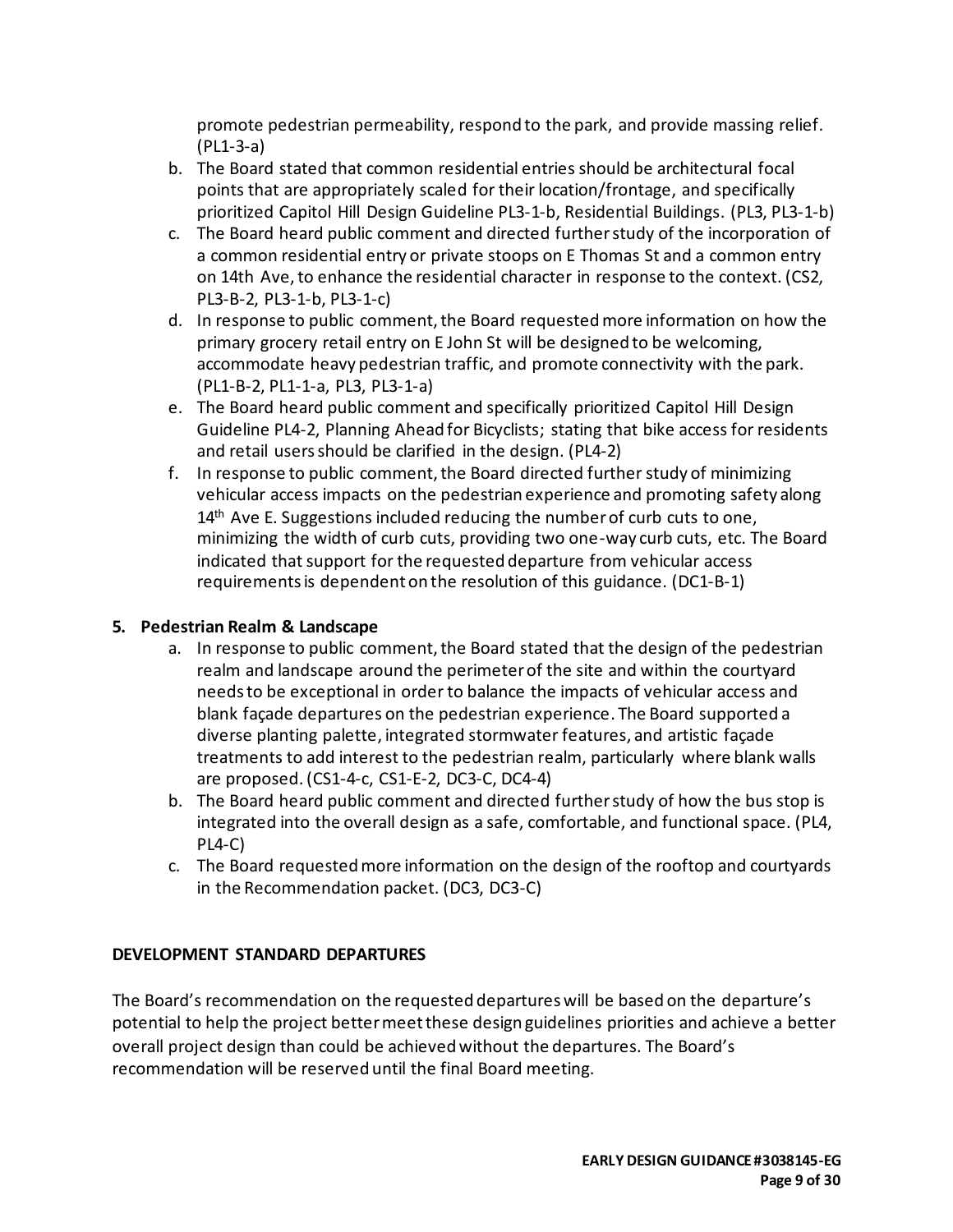At the time of the Early Design Guidance meeting, the following departures were requested for massing options 2 and 3; however, the Board's direction below is based on further development of Option 3.

1. **Façade Modulation (SMC 23.47A.014.D):** For structures more than 250 feet wide, the Code requires a minimum 30 foot wide by 15 foot deep setback from the front property line. The applicant proposes an average setback of 2 feet for Option 2 and no setback for Option 3 at the ground level along E John St. Façade modulation requirements are met at levels two through five on this frontage for both massing options.

The Board was divided in their preliminary support for the requested departure from façade modulation requirements. Two Board members indicated preliminary support based on the applicant's design rationale, two Board members did not preliminarily support the request, and one Board member declined to comment. The two Board members that did not preliminarily support the request indicated that the required façade modulation at the ground level could be incorporated into the retail entries or a residential lobby along E John St, and help better respond to the park and provide relief at the along that frontage. (CS2, PL1-B-2, PL3)

2. **Vehicular Access (SMC 23.47A.032.A.1.c):** If access is not provided from an alley and the lot abuts two or more streets, the Code allows access across one of the side street lot lines. The lot abuts four streets. The applicant proposes access from two side streets for both massing options, 14<sup>th</sup> Ave E and E Thomas St.

The Board heard public comment and indicated preliminary support for the requested departure from vehicular access requirements provided there is further study of how to minimize pedestrian and vehicle conflicts on 14th Ave E, as directed in the Priorities and Board Recommendations section above. (DC1-B-1)

3. **Curb Cut Width (SMC 23.54.030.F.2.b.2):** For two-way traffic, the Code requires the that minimum width of curb cuts is 22 feet, and the maximum width is 25 feet. The applicant proposes a 30 foot wide curb cut on E Thomas St for both massing options; exceeding the requirement by 5 feet.

The Board heard public comment and indicated preliminary support for the requested departure from curb cut width requirements on E Thomas St based on the applicant's design rationale. (DC1)

4. **Transparency (SMC 23.47A.008.B.2):** The Code requires 60 percent of the street-facing facade between 2 feet and 8 feet above the sidewalk to be transparent. At the time of EDG, the applicant indicated that departures from transparency requirements may be sought at the Recommendation phase for a portion of the grocery frontage along E John St,  $14<sup>th</sup>$  Ave E, and E Thomas St for both massing options; however, the applicant was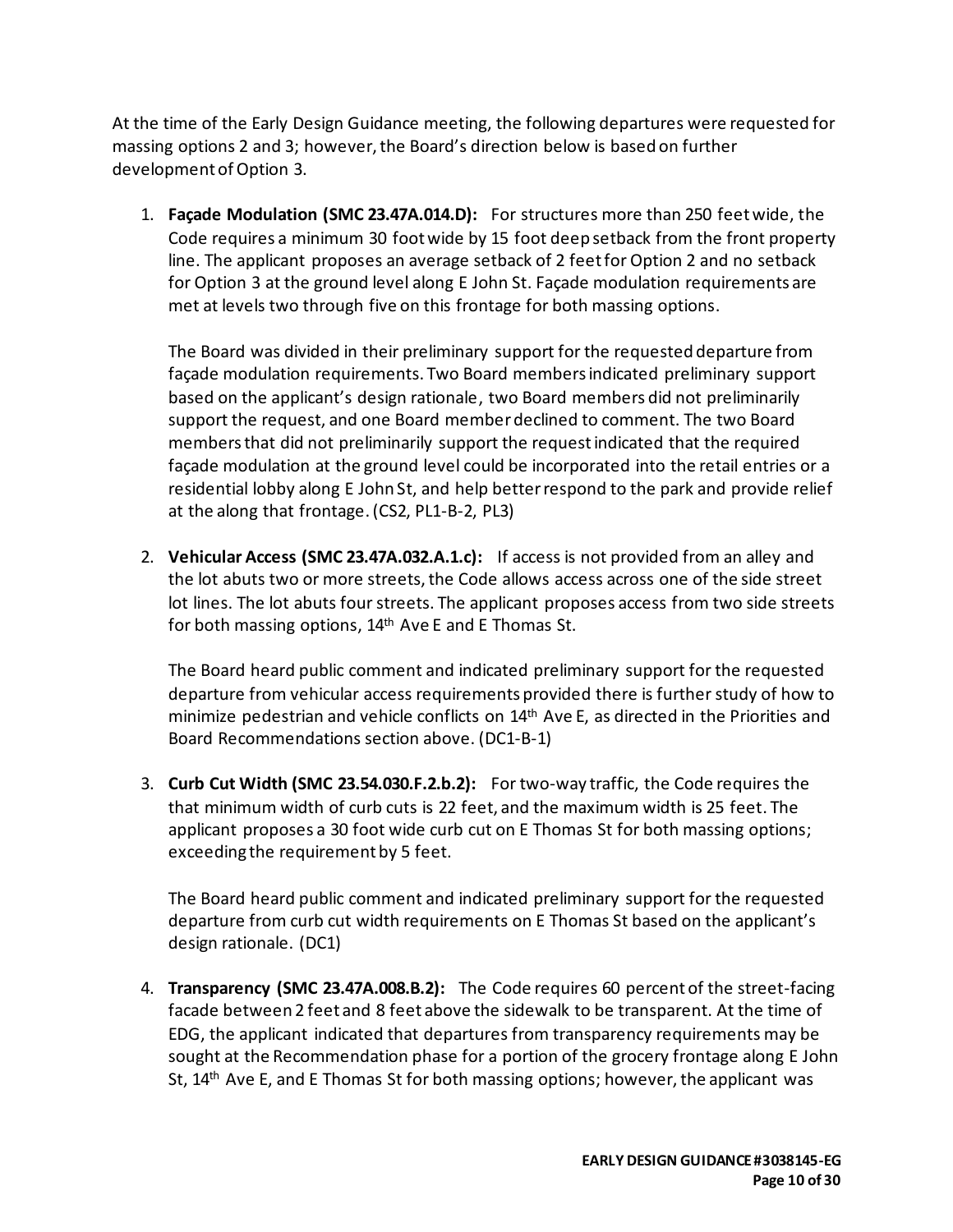unable to provide specific dimensions due to the level of design development at the EDG phase.

The Board was inclined to preliminarily support a departure from transparency requirements provided there is further development of an exceptional design of the pedestrian realm and landscape plan in response to guidance. The Board, however, stated the departure request should be the absolute minimum necessary and noted it will depend on the final design and dimensions, which should be clearly documented in the Recommendation packet. The Board referenced the PCC Community Market at 23<sup>rd</sup> Ave and E Union St as a successful example of a large grocery retail with active, transparent facades. (CS1-4-c, CS1-E-2, DC3-C, DC4-4)

### **DESIGN REVIEW GUIDELINES**

The Seattle Design Guidelines and Neighborhood Design Guidelines recognized by the Board as Priority Guidelines are identified above. All guidelines remain applicable and are summarized below. For the full text please visit the [Design Review website.](https://www.seattle.gov/dpd/aboutus/whoweare/designreview/designguidelines/default.htm)

# **CONTEXT & SITE**

# **CS1 Natural Systems and Site Features: Use natural systems/features of the site and its surroundings as a starting point for project design.**

# **CS1-A Energy Use**

**CS1-A-1. Energy Choices:** At the earliest phase of project development, examine how energy choices may influence building form, siting, and orientation, and factor in the findings when making siting and design decisions.

# **CS1-B Sunlight and Natural Ventilation**

**CS1-B-1. Sun and Wind:** Take advantage of solar exposure and natural ventilation. Use local wind patterns and solar gain to reduce the need for mechanical ventilation and heating where possible.

**CS1-B-2. Daylight and Shading:** Maximize daylight for interior and exterior spaces and minimize shading on adjacent sites through the placement and/or design of structures on site.

**CS1-B-3. Managing Solar Gain:** Manage direct sunlight falling on south and west facing facades through shading devices and existing or newly planted trees.

# **CS1-C Topography**

**CS1-C-1. Land Form:** Use natural topography and desirable landforms to inform project design.

**CS1-C-2. Elevation Changes:** Use the existing site topography when locating structures and open spaces on the site.

# **CS1-D Plants and Habitat**

**CS1-D-1. On-Site Features:** Incorporate on-site natural habitats and landscape elements into project design and connect those features to existing networks of open spaces and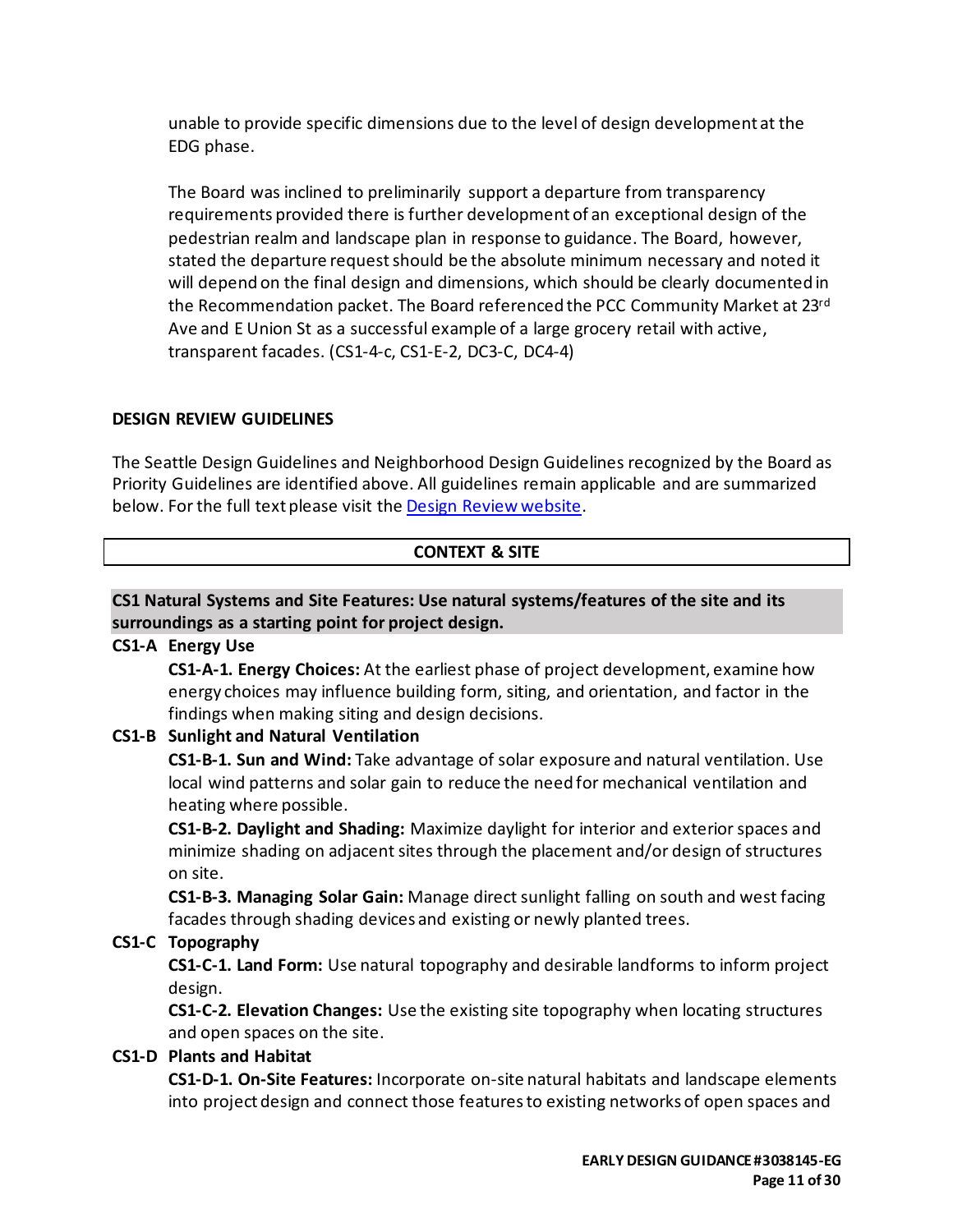natural habitats wherever possible. Consider relocating significant trees and vegetation if retention is not feasible.

**CS1-D-2. Off-Site Features:** Provide opportunities through design to connect to off-site habitats such as riparian corridors or existing urban forest corridors. Promote continuous habitat, where possible, and increase interconnected corridors of urban forest and habitat where possible.

# **CS1-E Water**

**CS1-E-1. Natural Water Features:** If the site includes any natural water features, consider ways to incorporate them into project design, where feasible.

**CS1-E-2. Adding Interest with Project Drainage:** Use project drainage systems as opportunities to add interest to the site through water-related design elements.

### *Capitol Hill Supplemental Guidance:*

# **CS1-1 Energy Choices**

**CS1-1-a. Influence the Building Form:** Consider how opportunities to provide and integrate high performance, regenerative design opportunities such as external direct heating/cooling systems and renewable energy generation, individual meters for each residential unit, and public sharing of energy can influence the building form. When possible, include sustainability measures/energy use that can be viewed from the public realm.

**CS1-1-b. Site Configuration:** Take advantage of site configuration to invest in new technologies to harvest onsite energy beyond minimum code requirements. Suggestions: photovoltaic arrays, wastewater heat recovery (plumbing heat waste), reverse cycle chiller to harvest heat energy from below-grade garage levels.

# **CS1-2 Sunlight, Shade and Natural Ventilation**

**CS1-2-a. Passive Ventilation:** Provide passive ventilation through operable windows (in both residential units and commercial spaces) to reduce the need for mechanical ventilation, where possible.

**CS1-2-b. Consider Interior Spaces:** Encourage louvers, projecting sunshades, or other design details that provide shading (to reduce solar heat gain) while still optimizing daylight for interior spaces.

# **CS1-3 Topography**

**CS1-3-a. Step Facades:** Respond to local topography with stepping facades or floorplates so that commercial and/or shared residential entrances and ground floors roughly match the street grade.

**CS1-3-b. Pedestrian Amenities:** Include pedestrian amenities and open space that provide respite, such as seating, in areas adjacent to the public realm along steep slopes.

# **CS1-4 Plants and Habitat**

**CS1-4-a. Wildlife Corridors:** Enhance urban wildlife corridors by creating new habitat and/ or preserving or expanding existing habitats for insects and birds through design and plantings for green roofs, walls, and gardens.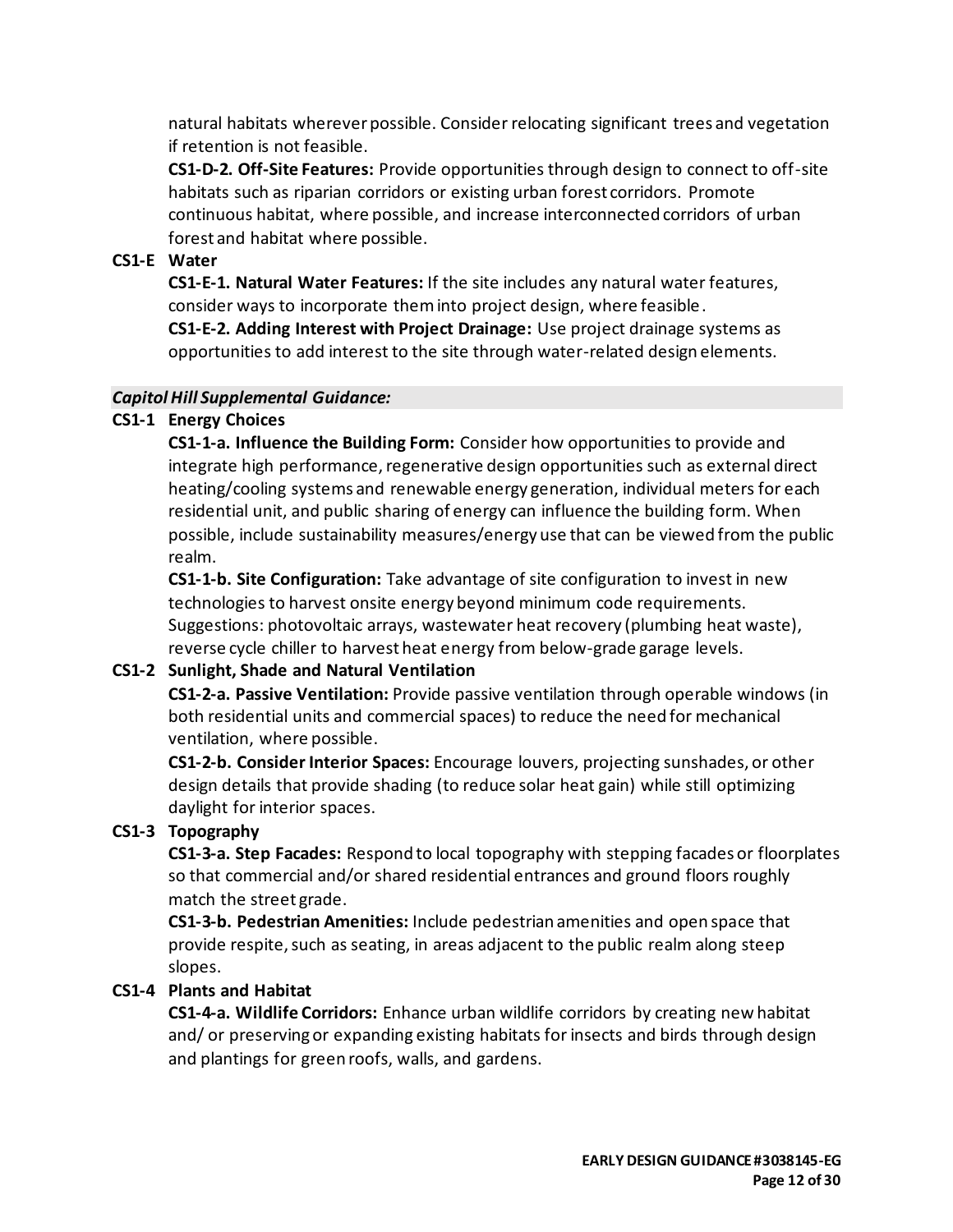**CS1-4-b. Enhance Habitat:** Encourage the use of pollinator friendly and other native/naturally growing plant species to enhance habitat for birds and insects. Use vertical layers of plants to provide habitat for a variety of species.

**CS1-4-c. Landscape Variation:** Encourage the use of diverse planting palettes to create variety in landscapes at the block and neighborhood level.

**CS1-4-d. Natural Wood:** Consider opportunities to incorporate natural wood elements such as snags and nurse logs, which provide habitat to invertebrates, into landscape design.

**CS1-4-e. Tree Canopy:** Maximize preservation of the area's existing tree canopy. Encourage the integration of any exceptional trees or heritage trees, or other mature plantings, into the project design. Mature street trees have a high value to the neighborhood. Protect the health and longevity of existing mature street trees when designing the footprint of a new building.

# **CS1-5 Water Features**

**CS1-5-a. Sustainability:** Consider sustainable design opportunities such as shared water systems for rainwater harvesting, greywater reuse, and blackwater processing/reuse. Reduce flows into the municipal stormwater system through stormwater management, green roofs and walls, and swales. Consider other functional solutions for sustainable water reuse and/or drainage that work well with the neighborhood's soil condition and topography.

**CS1-5-b. Irrigation:** Design landscapes that reduce potable water use for irrigation such as via the following strategies:

- Reuse captured stormwater, greywater, HVAC blowdown or condensate for irrigation.
- Specify plants, soils, and other features to be self-sustaining with natural precipitation only.
- Design planting zones so that plantings no longer require irrigation once established.

# **CS2 Urban Pattern and Form: Strengthen the most desirable forms, characteristics, and patterns of the streets, block faces, and open spaces in the surrounding area.**

# **CS2-A Location in the City and Neighborhood**

**CS2-A-1. Sense of Place:** Emphasize attributes that give a distinctive sense of place. Design the building and open spaces to enhance areas where a strong identity already exists, and create a sense of place where the physical context is less established. **CS2-A-2. Architectural Presence:** Evaluate the degree of visibility or architectural presence that is appropriate or desired given the context, and design accordingly.

# **CS2-B Adjacent Sites, Streets, and Open Spaces**

**CS2-B-1. Site Characteristics:** Allow characteristics of sites to inform the design, especially where the street grid and topography create unusually shaped lots that can add distinction to the building massing.

**CS2-B-2. Connection to the Street:** Identify opportunities for the project to make a strong connection to the street and public realm.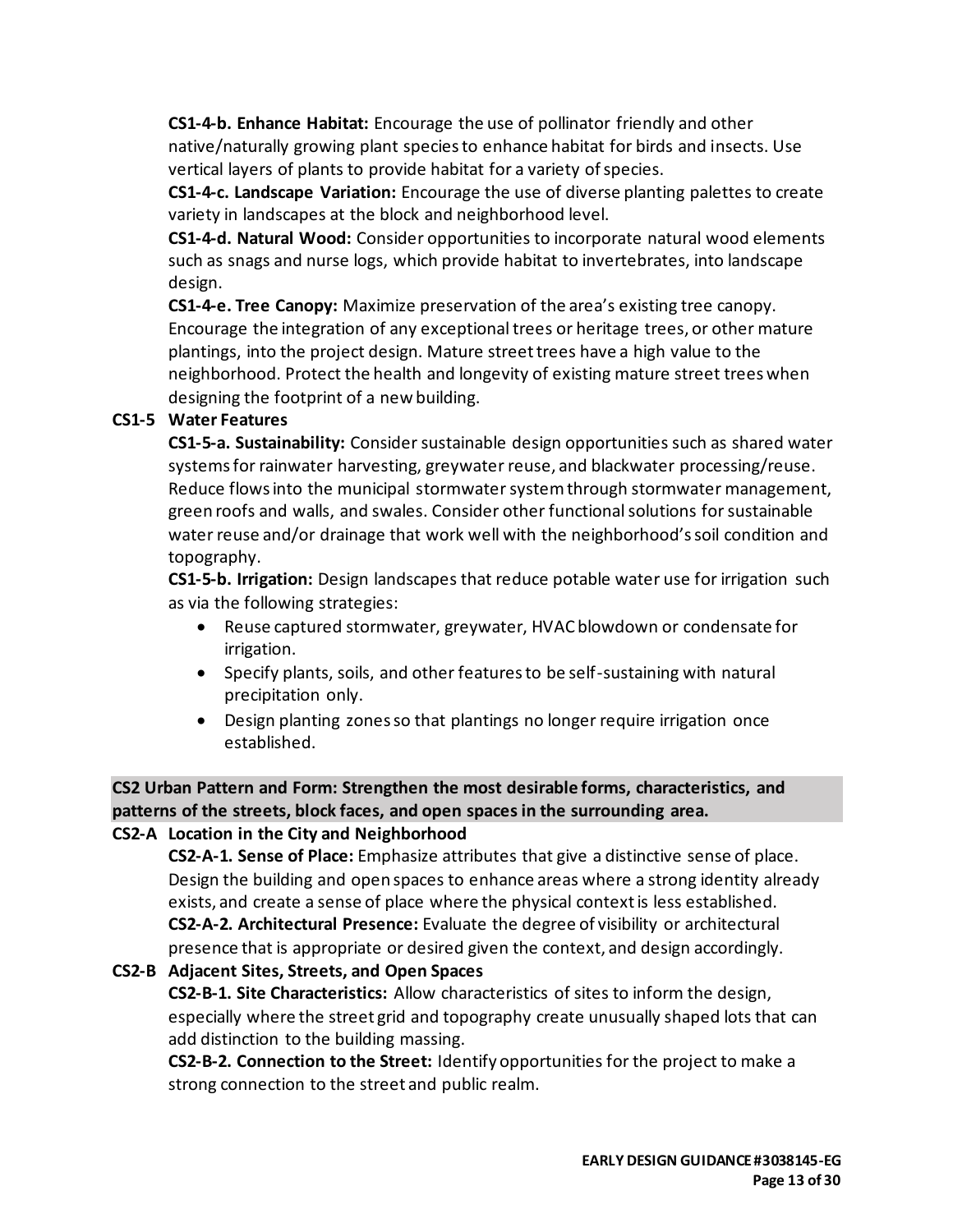**CS2-B-3. Character of Open Space:** Contribute to the character and proportion of surrounding open spaces.

# **CS2-C Relationship to the Block**

**CS2-C-1. Corner Sites:** Corner sites can serve as gateways or focal points; both require careful detailing at the first three floors due to their high visibility from two or more streets and long distances.

**CS2-C-2. Mid-Block Sites:** Look to the uses and scales of adjacent buildings for clues about how to design a mid-block building. Continue a strong street-edge and respond to datum lines of adjacent buildings at the first three floors.

**CS2-C-3. Full Block Sites:** Break up long facades of full-block buildings to avoid a monolithic presence. Provide detail and human scale at street-level, and include repeating elements to add variety and rhythm to the façade and overall building design.

# **CS2-D Height, Bulk, and Scale**

**CS2-D-1. Existing Development and Zoning:** Review the height, bulk, and scale of neighboring buildings as well as the scale of development anticipated by zoning for the area to determine an appropriate complement and/or transition.

**CS2-D-2. Existing Site Features:** Use changes in topography, site shape, and vegetation or structures to help make a successful fit with adjacent properties.

**CS2-D-3. Zone Transitions:** For projects located at the edge of different zones, provide an appropriate transition or complement to the adjacent zone(s). Projects should create a step in perceived height, bulk and scale between the anticipated development potential of the adjacent zone and the proposed development.

**CS2-D-4. Massing Choices:** Strive for a successful transition between zones where a project abuts a less intense zone.

**CS2-D-5. Respect for Adjacent Sites:** Respect adjacent properties with design and site planning to minimize disrupting the privacy of residents in adjacent buildings.

# *Capitol Hill Supplemental Guidance:*

**CS2-1 Sense of Place; Distinctive Streets:** New buildings should support and enhance distinct corridors, nodes, open spaces, and places as they continue to grow. Buildings along distinct corridors should reinforce and activate the street edge. Buildings should also incorporate pedestrian scale materials, modulation, and façade detailing at the street level. The following design guidelines apply to all buildings along the respective street:

**CS2-1-a. Broadway:** Broadway, the largest and longest retail corridor in the CHUCV, includes smaller storefronts as well as larger-scale buildings of Seattle Central College. Broadway's 80-foot wide right-of-way accommodates transit, vehicles, bikes, and pedestrians. The gap created by light rail station construction weakened the corridor, but new development will return Broadway to a more continuous retail and pedestrian experience.

- Reinforce the character of Broadway as one of Capitol Hill's most prominent and vibrant shopping and public main streets. Encourage the design of pedestrian scaled, intimate storefronts on facades facing Broadway.
- Consider active pedestrian transition areas between the street level building façade and sidewalk for outdoor café seating and walk-up windows.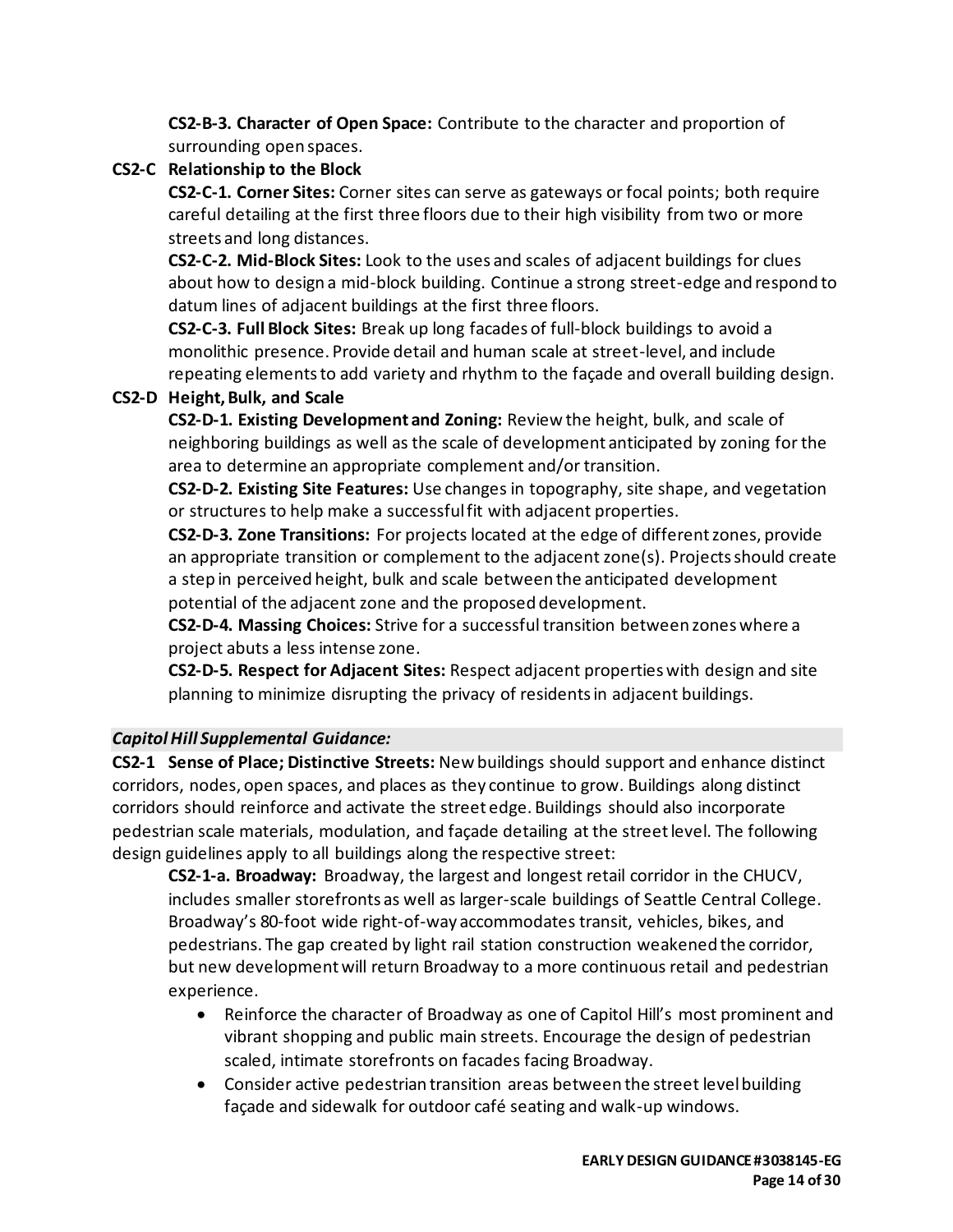• Enhance visual connections and pedestrian flows to and from the Capitol Hill light rail station as well as the Seattle Central College campus.

**CS2-1-b. 12th Avenue:** 12th Avenue is the only retail corridor within the CHUCV that is not a designated principal pedestrian street. Thus, more residential uses occur at street level than in other corridors. Commercial zoning and retail activity end just north of Denny Way, and the street quickly assumes a residential character. The 12th Avenue Arts development, just outside the CHUCV, has brought new affordable housing, retail and cultural uses to the corridor, and created strong connection to the more prominent retail corridor on E Pine Street.

• Enhance the character and pedestrian experience along 12th Ave as it evolves into a mixed-use corridor between E Denny Way and E Olive St.

**CS2-1-c: 15th Avenue Corridor:** 15th Avenue E is known for its lively mix of locally-owned businesses, larger format grocery stores that serve multiple neighborhoods, and the Kaiser Permanente campus. Despite the street's narrow sidewalks, many businesses have outside seating or displays that add vitality to the street.

- Encourage façade detailing at the street level that contributes to the street's existing intimate retail character and variety of pedestrian scaled storefronts.
- Consider design approaches that visually integrate the street level façade with existing buildings. Use upper level setbacks to reinforce the street-scale retail character.
- Improve the walkability along 15th Ave while maintaining the street's positive intimate pedestrian character.
- On half block or full block developments break up long facades to avoid a monolithic presence and to add to the existing character of the corridor.
- Enhance visual connections and pedestrian flows to and through the Kaiser Permanente campus.

**CS2-1-d. E John Street/E Olive Way Corridor:** John Street/E Olive Way is a major east/west link between CHUCV, downtown and South Lake Union. The sloping, curving corridor is dotted with older buildings housing eclectic small-scale retail and restaurants, as well as newer, taller mixed-use buildings. The topography of the corridor offers views from the public right-of-way of downtown, Puget Sound, and the Olympic Mountains.

- Emphasize Olive Way as a commercial corridor and gateway to the neighborhood from Downtown.
- Encourage better east/west connections for pedestrians traveling to and from the Capitol Hill light rail station between Broadway and 15th Ave E.
- Encourage street level commercial activity and the addition of pedestrian amenities along the street edge between 13th Ave and 15th Ave.
- Enhance the walkability between Melrose Ave and Broadway with the addition of accessible open space and pedestrian amenities along this distinctive curving street edge.

**CS2-1-e. E Madison Street:** E Madison Street is a major retail and transit corridor. These three blocks within the CHUCV represents the highest elevation along the corridor as well as a break in the principal pedestrian street designation. This short stretch includes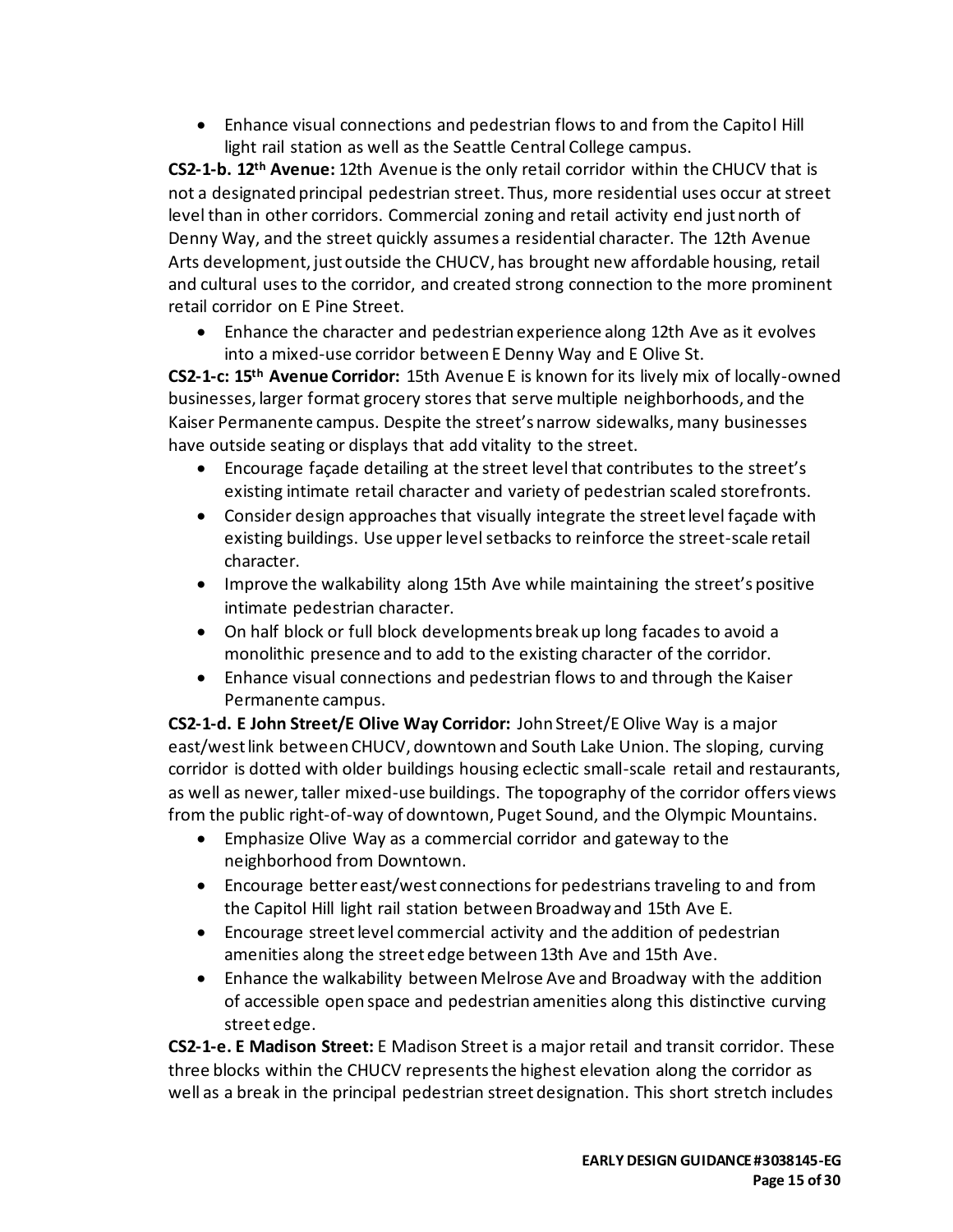the iconic, green-built Bullitt Center, the revitalized McGilvra Place, two grocery stores (Trader Joe's and Central Co-op), both pedestrian and auto-oriented retail, and a radio tower.

- Encourage a pedestrian orientation to complement adjacent blocks.
- Explore ways to celebrate this high point on Madison Street.

**CS2-1-f. Melrose Avenue:** Recognize and reinforce Melrose Avenue as the "front porch" of Capitol Hill. Encourage the addition of open space, bicycle, and pedestrian amenities along the street edge, and strengthen pedestrian connections to other parts of Capitol Hill and adjacent neighborhoods.

**CS2-1-g. Neighborhood Nodes:** Recognize and strengthen the small neighborhood commercial areas located at Summit Ave. E and E Mercer Street, and at Bellevue Ave and Bellevue Place which bring a unique sense of place to the large residential quarter.

**CS2-2 Response to Different Streets:** For buildings that are either located on a corner site or span the full block and "front" on two or more streets, each street frontage should receive individual and detailed site planning and architectural design treatments that complement any positive, respective, established streetscape character.

**CS3 Architectural Context and Character: Contribute to the architectural character of the neighborhood.**

# **CS3-A Emphasizing Positive Neighborhood Attributes**

**CS3-A-1. Fitting Old and New Together:** Create compatibility between new projects, and existing architectural context, including historic and modern designs, through building articulation, scale and proportion, roof forms, detailing, fenestration, and/or the use of complementary materials.

**CS3-A-2. Contemporary Design:** Explore how contemporary designs can contribute to the development of attractive new forms and architectural styles; as expressed through use of new materials or other means.

**CS3-A-3. Established Neighborhoods:** In existing neighborhoods with a well-defined architectural character, site and design new structures to complement or be compatible with the architectural style and siting patterns of neighborhood buildings.

**CS3-A-4. Evolving Neighborhoods:** In neighborhoods where architectural character is evolving or otherwise in transition, explore ways for new development to establish a positive and desirable context for others to build upon in the future.

# **CS3-B Local History and Culture**

**CS3-B-1. Placemaking:** Explore the history of the site and neighborhood as a potential placemaking opportunity. Look for historical and cultural significance, using neighborhood groups and archives as resources.

**CS3-B-2. Historical/Cultural References:** Reuse existing structures on the site where feasible as a means of incorporating historical or cultural elements into the new project.

# *Capitol Hill Supplemental Guidance:*

# **CS3-1 Fitting Old and New Together**

**CS3-1-a. Reference Character Buildings:** In areas with observable patterns of traditional materials and architectural styles, design new contemporary buildings to reference the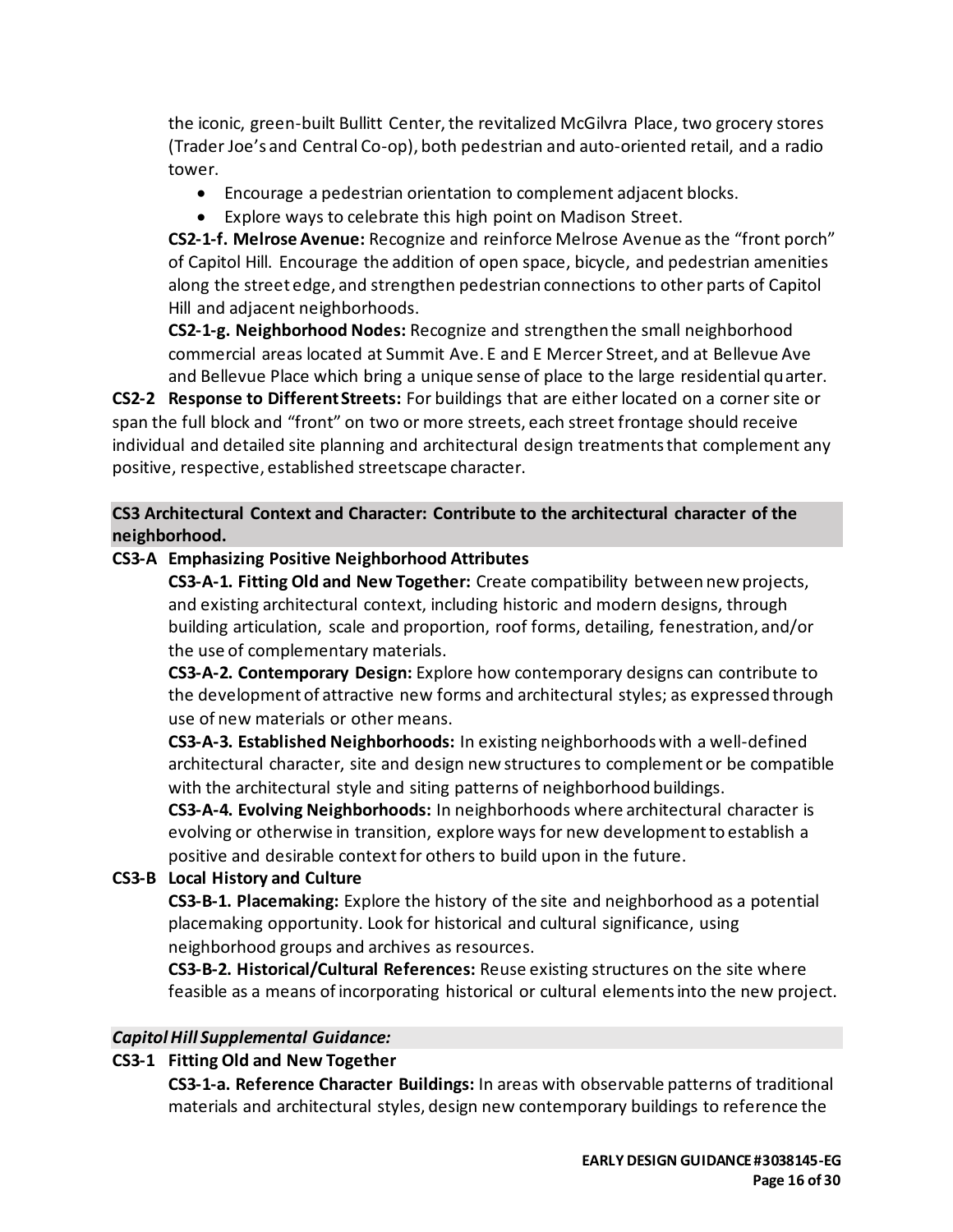scale, proportion, fenestration pattern, massing, and/or materials of character buildings. Encourage the use of pedestrian scaled materials that complement and take cues from historic buildings but do not try to mimic or copy existing structures.

**CS3-1-b. Variation:** Foster the eclectic mix of architectural design and forms on the block and throughout the neighborhood. Encourage the use of new architectural concepts, as they emerge.

**CS3-2 Placemaking:** The Capitol Hill Neighborhood is a designated arts and cultural district. Art and culture should reflect the local history and values of the neighborhood and should be well integrated with future developments. Art should be designed for human delight and the celebration of culture, spirit, and place appropriate to its function. Capitol Hill strongly values the intact and positive examples of its physical heritage.

**CS3-2-a. Street-Facing Spaces:** Encourage and support street-facing cultural open and indoor spaces to provide flexible spaces for art performances and art installations and increase interaction with the street.

**CS3-2-b. Art Integration:** Encourage the integration of art into the building design and associated open space.

**CS3-2-c. Design Concept:** Consider engaging with a local artists or arts organization to develop a design concept rooted in the culture of Capitol Hill.

# **CS3-3 Historical and Cultural References**

**CS3-3-a. Preservation:** Where possible, preserve and incorporate existing historical elements and character structures into project design, such as sites along Capitol Hill's commercial corridors, near designated landmarks, adjacent to notable Anhalt buildings or locations bordering the Harvard Belmont Historic District.

**CS3-3-b. Tell the Story:** Include interpretation (through visual art, signage, exhibits etc.) that tells the story of the neighborhood's history and culture to the general public in engaging ways.

**CS3-3-c. Cultural Elements:** Encourage the incorporation of historic and current cultural elements that express and explain how the neighborhood has transitioned over time including, but not limited to, LGBTQ community, Arts District, and EcoDistrict priorities.

# **PUBLIC LIFE**

**PL1 Connectivity: Complement and contribute to the network of open spaces around the site and the connections among them.**

# **PL1-A Network of Open Spaces**

**PL1-A-1. Enhancing Open Space:** Design the building and open spaces to positively contribute to a broader network of open spaces throughout the neighborhood. **PL1-A-2. Adding to Public Life:** Seek opportunities to foster human interaction through an increase in the size and quality of project-related open space available for public life.

#### **PL1-B Walkways and Connections**

**PL1-B-1. Pedestrian Infrastructure:** Connect on-site pedestrian walkways with existing public and private pedestrian infrastructure, thereby supporting pedestrian connections within and outside the project.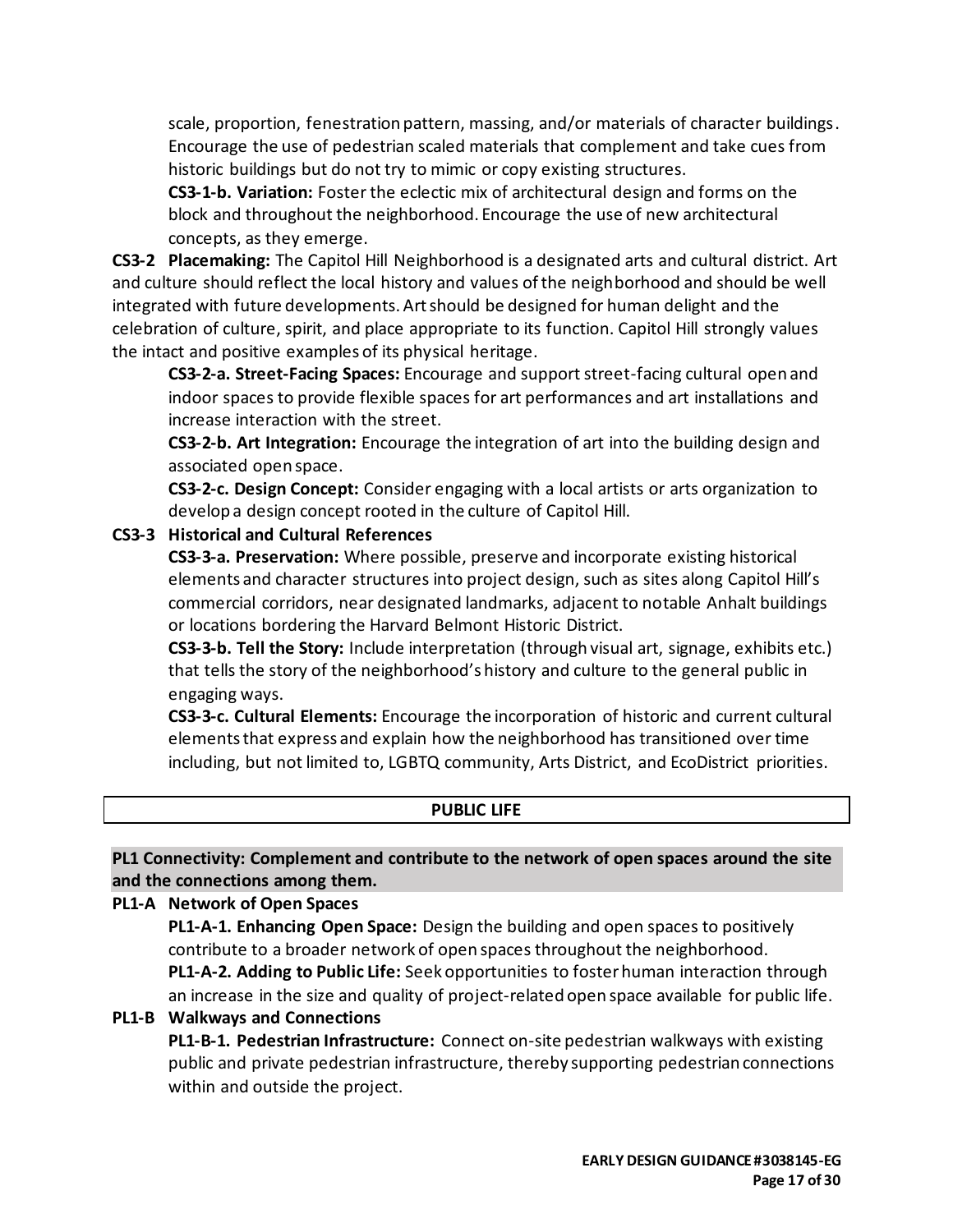**PL1-B-2. Pedestrian Volumes:** Provide ample space for pedestrian flow and circulation, particularly in areas where there is already heavy pedestrian traffic or where the project is expected to add or attract pedestrians to the area.

**PL1-B-3. Pedestrian Amenities:**Opportunities for creating lively, pedestrian oriented open spaces to enliven the area and attract interest and interaction with the site and building should be considered.

# **PL1-C Outdoor Uses and Activities**

**PL1-C-1. Selecting Activity Areas:** Concentrate activity areas in places with sunny exposure, views across spaces, and in direct line with pedestrian routes.

**PL1-C-2. Informal Community Uses:** In addition to places for walking and sitting, consider including space for informal community use such as performances, farmer's markets, kiosks and community bulletin boards, cafes, or street vending.

**PL1-C-3. Year-Round Activity:** Where possible, include features in open spaces for activities beyond daylight hours and throughout the seasons of the year, especially in neighborhood centers where active open space will contribute vibrancy, economic health, and public safety.

# *Capitol Hill Supplemental Guidance:*

# **PL1-1 Enhancing Open Space**

**PL1-1-a. Parks:** Design buildings facing a park or P-patch to enliven and enhance the safety of the open space. Orient entries, windows, balconies, decks and other amenity spaces to face the park. Design buildings facing Cal Anderson Park with active street level uses to support and reinforce its role as the "front yard" and civic square for Capitol Hill.

# **PL1-1-b. Right-of-way – Enhance open space connections**

1. Greening: Create small pocket gardens within the adjacent street right-of-way (ROW) to enhance and energize the pedestrian experience. Consider locations that may be appropriate for growing food, serve an ecological function, or enhance any adjacent habitat corridors.

2. Design sidewalk ROW and private space adjacent to the ROW to prioritize both pedestrian circulation (comfort and safety), and environmental sustainability. Use planters, seating, and landscape to provide an inviting, attractive, and safe streetscape for pedestrians while ensuring adequate space for pedestrian circulation. Special attention should be paid to Summit and Belmont (from E. Olive St. to E. Howell St.), on Bellevue (from E Loretta Place to E Harrison Street) and along the Melrose Promenade.

# **PL1-2 Adding to Public Life**

**PL1-2-a. Street Wall:** Maintain a continuous street wall along retail corridors to contribute to the area's pedestrian-oriented, urban character. Minor variations in the street wall such as recessed entries and inset window bays are acceptable if they help contribute to the pedestrian scale.

**PL1-2-b. Open Spaces:** On major retail streets, locate any large open spaces in the interior of the block, where it would not disrupt the continuity of retail street frontages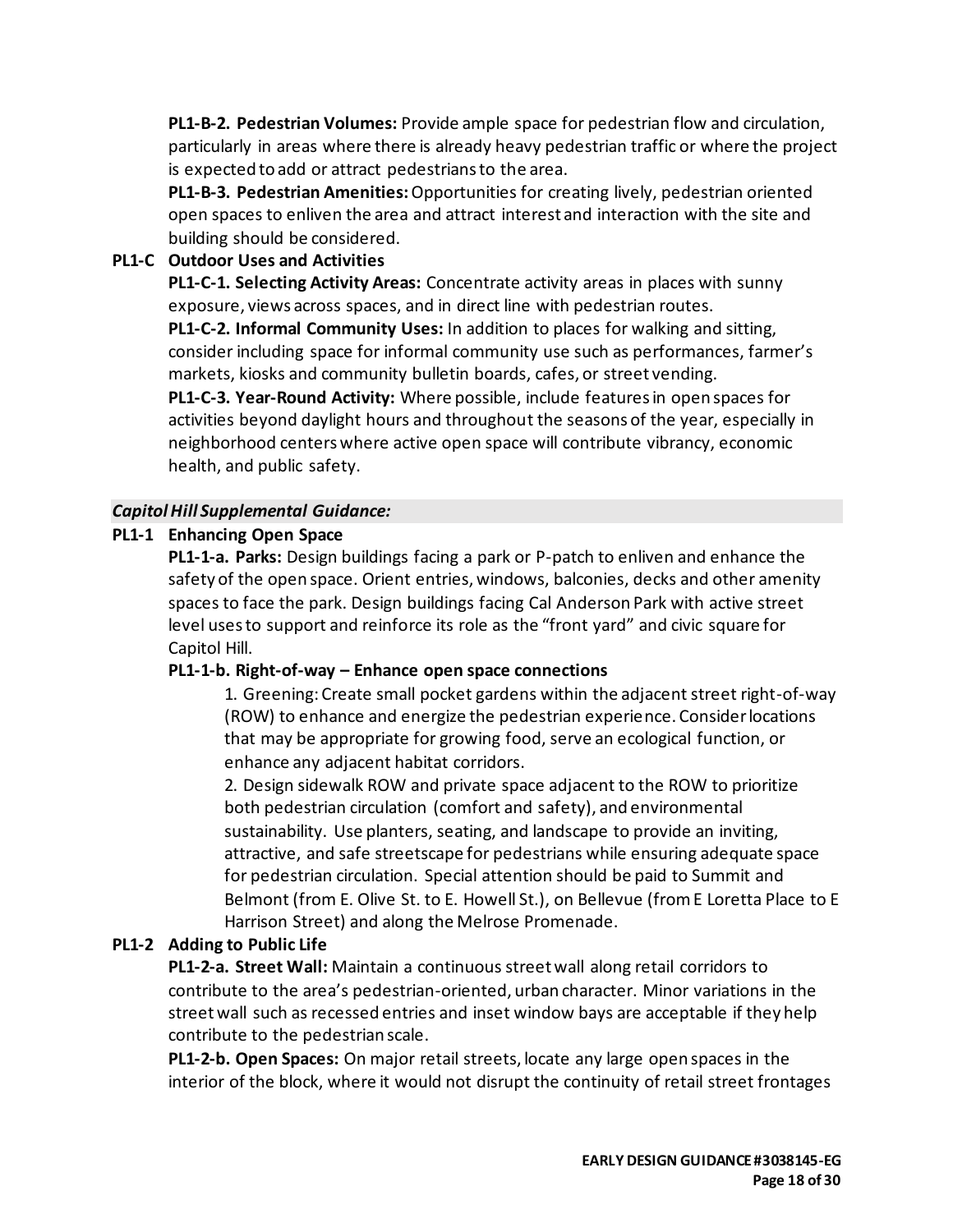and maintain the desired intensity of commercial activity in the area. Provide clear visual access to the interior open space from the public sidewalk.

# **PL1-3 Walkways and Connections**

**PL1-3-a. Through block connections:** On large project sites, consider using pedestrian connections to break up longer blocks and provide enhanced connectivity, particularly on sites near key public parks, the light rail station, or intersections where the street grid shifts. Use through-block pedestrian connections to add more permeability to retail corridors along 15th Ave E and Broadway. Design walkways with minimal grade changes and line the walkways with retail/business spaces, where possible.

**PL1-3-b. Pedestrian Volumes:** Provide ample pedestrian space along retail corridors and key pedestrian corridors that provide access to light rail facilities and the downtown core, such as E Olive Way, E John St., and E Denny Way. Use minor voluntary groundlevel setbacks, structural setbacks, building overhangs, and high-quality hardscape finishes at the pedestrian level to ensure adequate space and durability for pedestrians, while maintaining the street wall and providing adequate space for sidewalk amenities that contribute to public life.

# **PL1-3-c. Pedestrian Amenities:**

1. Enhance the quality of the pedestrian environment through art and other placemaking features. Art should interpret or acknowledge specific ecological aspects of the site or location, provide site-specific wayfinding or "centering the viewer", provide a greater understanding of where the person is standing, and/or intend to delight passers-by and celebrate Capitol Hill's culture and spirit. 2. Provide functional pedestrian amenities such as benches (that enrich and enhance pedestrian flows). Amenities should be frequent and spaced at similar intervals as street trees. Where street trees are not possible due to underground utilities, benches and planters should be provided. Right-of-way improvements should be consistent with all City standards and reviews.

**PL1-4 Outdoor Uses and Activities:** Design any larger ground-level open spaces adjacent to the sidewalks for informal community events and gatherings, including: temporary art installations, live music and dance performances by community and social organizations, as well as independent artists. Provide features and amenities necessary to ensure that spaces are versatile and functional, such as power outlets, flexible seating, sight lines, acoustic materials, and community poster or bulletin boards. Site spaces to allow visibility from the sidewalk without impeding pedestrian flow.

# **PL2 Walkability: Create a safe and comfortable walking environment that is easy to navigate and well-connected to existing pedestrian walkways and features.**

# **PL2-A Accessibility**

**PL2-A-1. Access for All:** Provide access for people of all abilities in a manner that is fully integrated into the project design. Design entries and other primary access points such that all visitors can be greeted and welcomed through the front door.

**PL2-A-2. Access Challenges:**Add features to assist pedestrians in navigating sloped sites, long blocks, or other challenges.

# **PL2-B Safety and Security**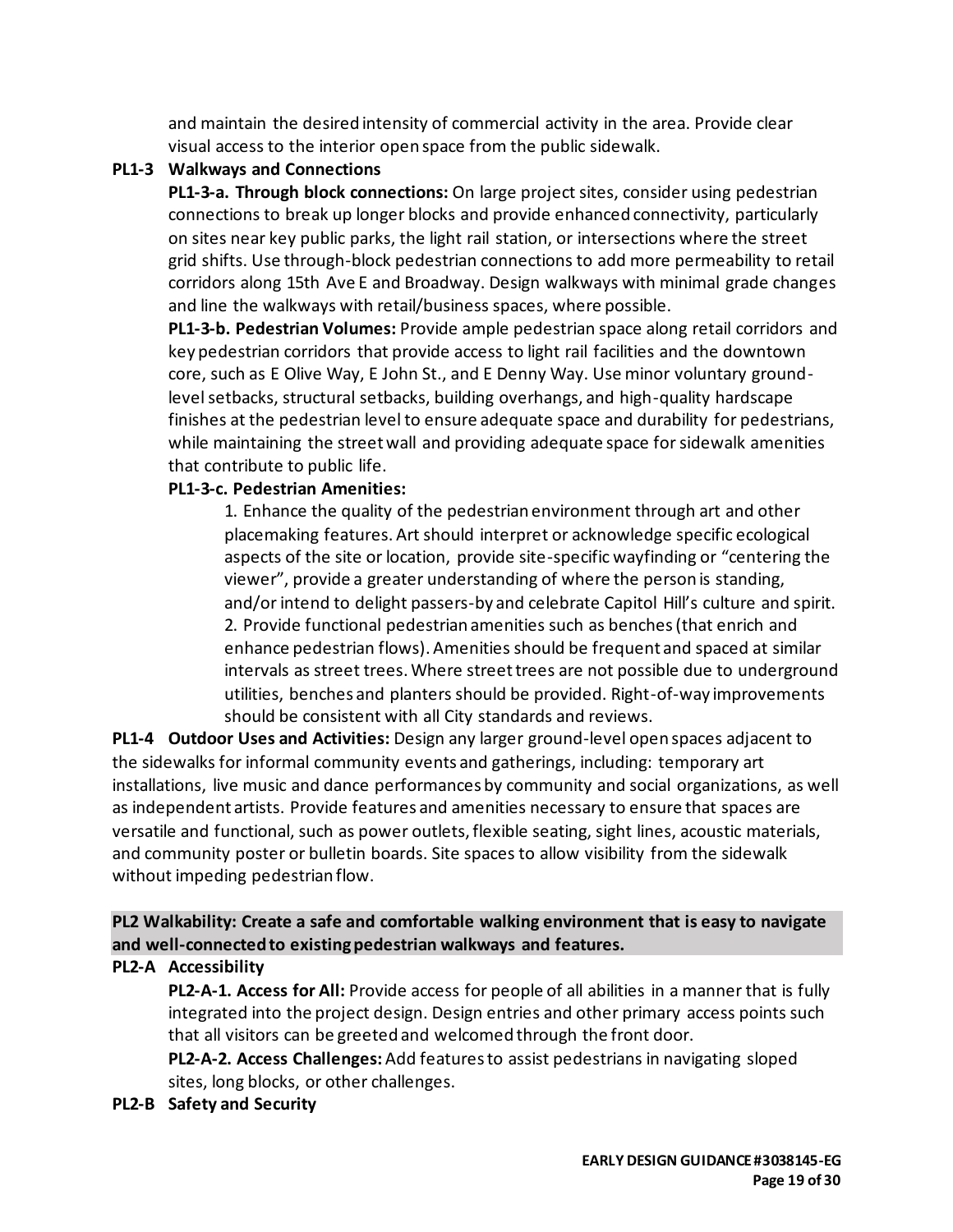**PL2-B-1. Eyes on the Street:** Create a safe environment by providing lines of sight and encouraging natural surveillance.

**PL2-B-2. Lighting for Safety:** Provide lighting at sufficient lumen intensities and scales, including pathway illumination, pedestrian and entry lighting, and/or security lights. **PL2-B-3. Street-Level Transparency:** Ensure transparency of street-level uses (for uses such as nonresidential uses or residential lobbies), where appropriate, by keeping views open into spaces behind walls or plantings, at corners, or along narrow passageways.

# **PL2-C Weather Protection**

**PL2-C-1. Locations and Coverage:** Overhead weather protection is encouraged and should be located at or near uses that generate pedestrian activity such as entries, retail uses, and transit stops.

**PL2-C-2. Design Integration:** Integrate weather protection, gutters and downspouts into the design of the structure as a whole, and ensure that it also relates well to neighboring buildings in design, coverage, or other features.

**PL2-C-3. People-Friendly Spaces:** Create an artful and people-friendly space beneath building.

# **PL2-D Wayfinding**

**PL2-D-1. Design as Wayfinding:** Use design features as a means of wayfinding wherever possible.

# *Capitol Hill Supplemental Guidance:*

**PL2-1 Universal Access:** Design the public realm and shared private spaces to encourage intergenerational use and maximize accessibility for all people regardless of ability, background, age, and socioeconomic class. Incorporate universal design strategies to ensure that the common realm is accessible to all. Walkways should include adequate lighting, slip-resistant hardscape finishes, and terraces, benches, and other places of respite for pedestrians. This is especially important near light rail stations, in steeply-sloped areas, and along Denny, John, and other pedestrian corridors that connect to major employment centers.

**PL2-2 Inclusive Neighborhood:** Consider design features that visibly represent and promote the neighborhood's LGBT+ culture and identity, contribute to a more welcoming, supportive, and safe public realm, and remind everyone that Capitol Hill is an inclusive neighborhood.

# **PL2-3 Weather Protection**

**PL2-3-a. Sidewalk Coverage:** When providing overhead weather protection, ensure the waterproof covering extends far enough over the sidewalk to provide adequate protection for pedestrian activity. Provide backslopes, drip edges and/or gutters to prevent rain runoff onto the middle of the sidewalk. Weather protection should extend all the way to the building edge without a gap between the coverage and the facade. In order to provide adequate protection from wind-driven rain, the lower edge of the overhead weather protection should be no more than 15 feet above the sidewalk. **PL2-3-b. Residential Entries:** On less intense commercial streets, focus overhead weather protection around residential entries. Extend from the building far enough to provide shelter for 4-6 people to comfortably gather near common building entries. **PL2-3-c. Tree Canopy:** Where narrow sidewalks create conflict between providing weather protection and tree canopy, indent canopy portions at trees. Prioritize tree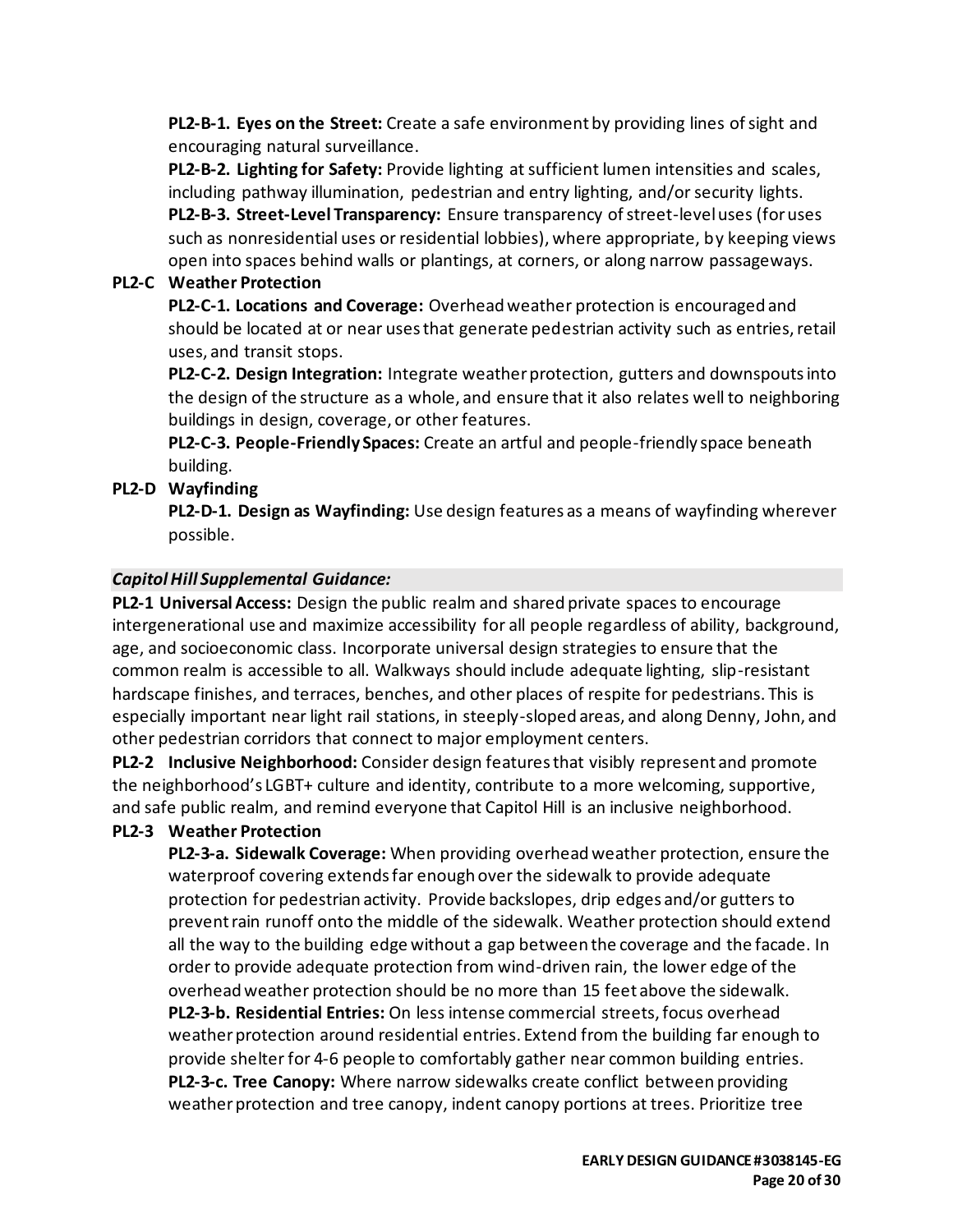canopy retention and new large tree plantings over full width weather protection that would impact or eliminate trees.

**PL2-3-d. Green Roofs:** In areas with good access to sunlight, consider using canopies as an opportunity to provide green roofs.

**PL2-3-e. Operable Awnings:** Optionally, consider using operable/retractable, but still durable, awnings that can be removed or reduced in good weather to allow greater sunlight to the street.

**PL3 Street-Level Interaction: Encourage human interaction and activity at the street-level with clear connections to building entries and edges.**

### **PL3-A Entries**

**PL3-A-1. Design Objectives:** Design primary entries to be obvious, identifiable, and distinctive with clear lines of sight and lobbies visually connected to the street. **PL3-A-2. Common Entries:** Multi-story residential buildings need to provide privacy and security for residents but also be welcoming and identifiable to visitors.

**PL3-A-3. Individual Entries:** Ground-related housing should be scaled and detailed appropriately to provide for a more intimate type of entry.

**PL3-A-4. Ensemble of Elements:** Design the entry as a collection of coordinated elements including the door(s), overhead features, ground surface, landscaping, lighting, and other features.

#### **PL3-B Residential Edges**

**PL3-B-1. Security and Privacy:** Provide security and privacy for residential buildings through the use of a buffer or semi-private space between the development and the street or neighboring buildings.

**PL3-B-2. Ground-level Residential:** Privacy and security issues are particularly important in buildings with ground-level housing, both at entries and where windows are located overlooking the street.

**PL3-B-3. Buildings with Live/Work Uses:** Maintain active and transparent facades in the design of live/work residences. Design the first floor so it can be adapted to other commercial use as needed in the future.

**PL3-B-4. Interaction:** Provide opportunities for interaction among residents and neighbors.

# **PL3-C Retail Edges**

**PL3-C-1. Porous Edge:** Engage passersby with opportunities to interact visually with the building interior using glazing and transparency. Create multiple entries where possible and make a physical and visual connection between people on the sidewalk and retail activities in the building.

**PL3-C-2. Visibility:**Maximize visibility into the building interior and merchandise displays. Consider fully operational glazed wall-sized doors that can be completely opened to the street, increased height in lobbies, and/or special lighting for displays.

**PL3-C-3. Ancillary Activities:** Allow space for activities such as sidewalk vending, seating, and restaurant dining to occur. Consider setting structures back from the street or incorporating space in the project design into which retail uses can extend.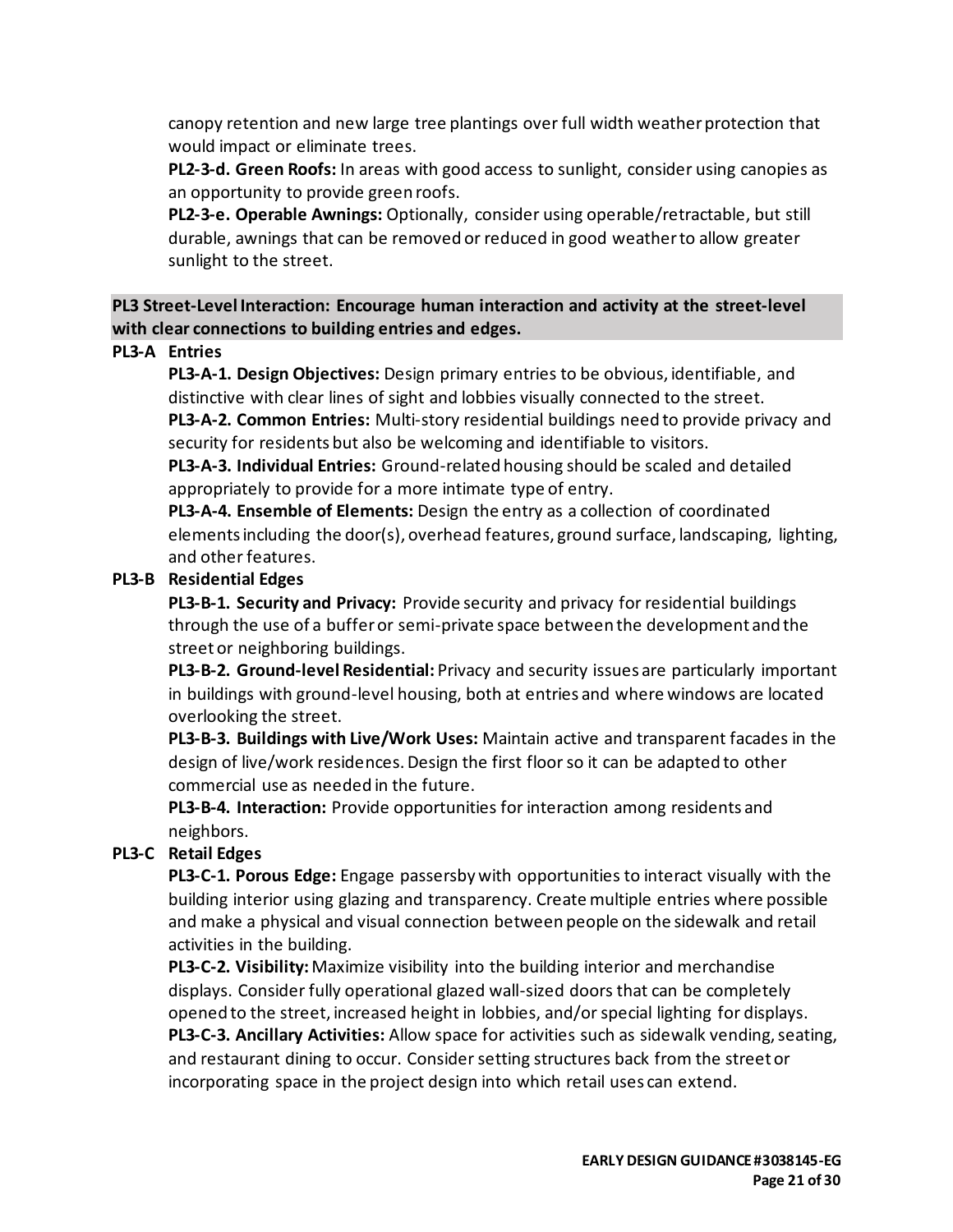### *Capitol Hill Supplemental Guidance:*

### **PL3-1 Entries**

**PL3-1-a. Commercial Areas:** In pedestrian-oriented commercial areas, provide frequent entrances, coupled entries, or other demarcation at regular intervals of 25-30 feet, to accommodate and encourage smaller retailers, community-oriented businesses, and flexible uses over time. Consider features such as shallow recesses at entries to add depth and pedestrian variety.

**PL3-1-b. Residential Buildings:** Identifiable common entries to residential buildings: Design primary entries to multi-family buildings to be an architectural focal point, using clear, pedestrian-scale signage, architectural enhancements such as heavy or contrasting trim, distinctive materials, large doors, canopies, and seating.

**PL3-1-c. Ground-Floor Units:** Individual entries to ground-related housing units:

1. Provide exterior access to all ground-floor residential units. This interior/exterior connection should occur frequently with entrances coupled or placed at regular intervals. Slightly raised stoops with direct entries to the street are preferred, particularly when alternate entries provide ADA accessibility. 2. Define entries to individual units with physical "threshold" features such as a canopy, fin walls, landscape, lighting, railings and/or transition in hardscape materials, to demarcate and bridge the boundary between public and private.

#### **PL3-2 Residential Edges**

**PL3-2-a. Ground-Floor Units:** Design ground floor residences for security and privacy, while still contributing to an active streetscape. Use vegetation/landscape screening, modest setbacks, and/or vertical modulation to create a layered transition from the privacy of the house to the public space of the street and sidewalk. Avoid tall fences, fully obscuring barriers, and large setbacks (greater than 15 feet) that detract from the quality of the street-experience and reduce the number of eyes on the street. Use grading variation to provide a visual and physical transition between the street level and individual residential entrances.

**PL3-2-b. Windows:** Provide operable windows for ground-level units. Locate windows and/or translucent glass so that pedestrians on the sidewalk cannot see directly into the lower half of the ground floor space. Create a layered transition using landscape or window treatments to prevent direct eye contact between pedestrians and residents in interior spaces, while still ensuring adequate natural lighting into units. Window shades that raise from the bottom and windows that open at the top are encouraged.

**PL3-2-c. Outdoor Spaces:** Provide stoops, porches, patios, and balconies to create opportunities for social interaction among residents and neighbors, particularly along the street-edge. Private outdoor spaces should be large enough to accommodate seating for 2-4 people, and clearly delineated using landscape. This space should be at the same level as the interior of the unit where feasible and should be designed for some privacy from adjacent units. Where possible, raise outdoor spaces slightly above sidewalk level.

**PL3-3 Live/Work Edges:** Design live-work units to provide truly flexible space that can successfully accommodate different commercial uses over time.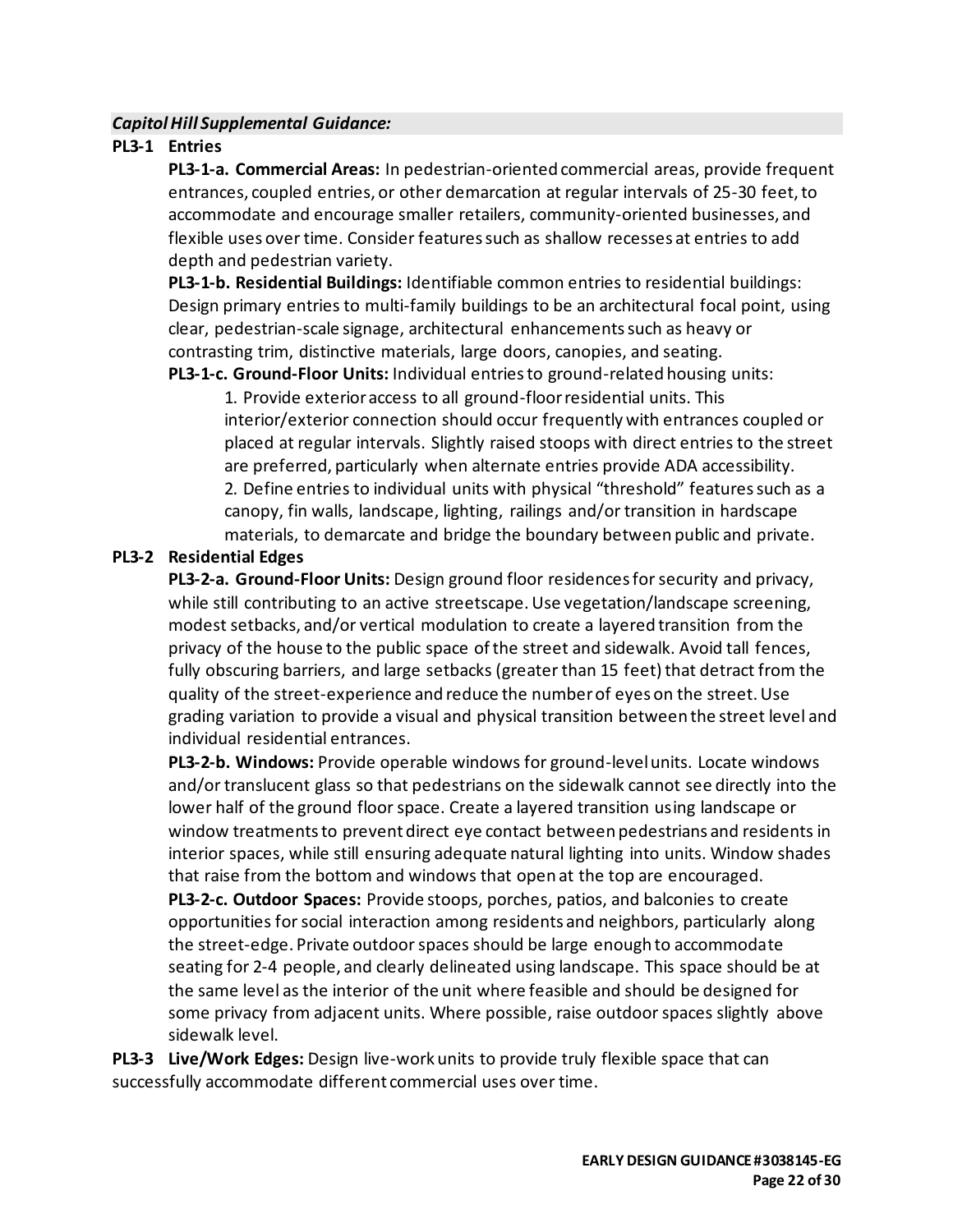**PL3-3-a. Arts-Relation Use:** Support future arts-related use, such as artist studios, by providing arts-friendly features such as wall-sized operable/garage doors and high ceilings at the ground level.

**PL3-3-b. Location:** Where possible, locate live-work units on side streets, mid-block passages, and alleys, not on major pedestrian or retail corridors.

**PL3-3-c. Privacy Screening:** Consider including some level of adaptive privacy screening, such as landscape tubs, window films and window shades that raise from the bottom, while still emphasizing the high transparency and commercial needs of these spaces.

# **PL3-4 Retail Edges**

**PL3-4-a. Permeable storefronts:** Design the ground floor retail edge to enhance street level activity and promote social mixing. Features may include large operable windows and doors, outdoor dining, and artistic detailing that provides visual interest. Design spaces to function year-round, including during the summertime when windows and doors will be open fairly frequently. Use clear/un-tinted glass, preserve oblique sightlines into retail spaces, and minimize mullions and the height of any stem walls. Consider setting the height of canopies at approximately 10 feet.

**PL3-4-b. Highly-Individualized:**Design retail frontages to contribute to the small-scale, pedestrian-oriented character of Capitol Hill retail. Provide an architectural framework that tenants can personalize and individualize with custom signs, window treatments, and programming. Use a variety of materials and architectural features to break up individual spaces while maintaining transparency.

# **PL4 Active Transportation: Incorporate design features that facilitate active forms of transportation such as walking, bicycling, and use of transit.**

# **PL4-A Entry Locations and Relationships**

**PL4-A-1. Serving all Modes of Travel:** Provide safe and convenient access points for all modes of travel.

**PL4-A-2. Connections to All Modes:** Site the primary entry in a location that logically relates to building uses and clearly connects all major points of access.

# **PL4-B Planning Ahead for Bicyclists**

**PL4-B-1. Early Planning:** Consider existing and future bicycle traffic to and through the site early in the process so that access and connections are integrated into the project along with other modes of travel.

**PL4-B-2. Bike Facilities:** Facilities such as bike racks and storage, bike share stations, shower facilities and lockers for bicyclists should be located to maximize convenience, security, and safety.

**PL4-B-3. Bike Connections:** Facilitate connections to bicycle trails and infrastructure around and beyond the project.

# **PL4-C Planning Ahead For Transit**

**PL4-C-1. Influence on Project Design:** Identify how a transit stop (planned or built) adjacent to or near the site may influence project design, provide opportunities for placemaking.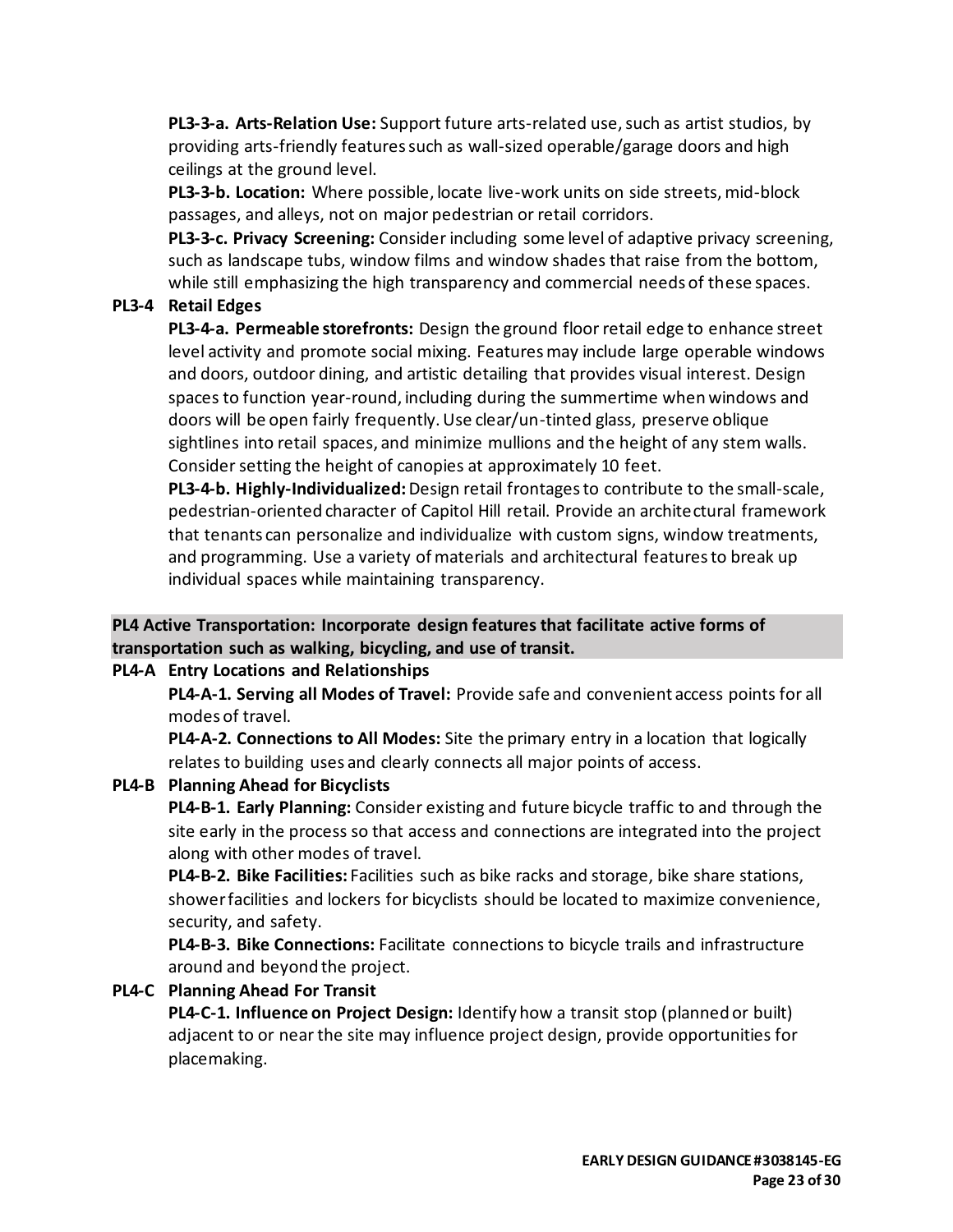**PL4-C-2. On-site Transit Stops:** If a transit stop is located onsite, design project-related pedestrian improvements and amenities so that they complement any amenities provided for transit riders.

**PL4-C-3. Transit Connections:** Where no transit stops are on or adjacent to the site, identify where the nearest transit stops and pedestrian routes are and include design features and connections within the project design as appropriate.

### *Capitol Hill Supplemental Guidance:*

**PL4-1 Connections to All Modes:** For buildings along corridors that provide direct pedestrian access to light rail station entries and other key transit access points - including: Broadway, 15th, E John St, E Olive St, E Denny Way, E Howell St, E Nagle Place, and 10th Ave E below Thomas – locate primary entries to conveniently access transit and consider that secondary entries may also be required to maximize pedestrian access to transit.

# **PL4-2 Planning Ahead for Bicyclists**

**PL4-2-a. Bicycle Parking:** Bicycle use and parking should be encouraged to promote a healthy and active neighborhood and to support local businesses. Bicycle parking should be plentiful and should be an approved design from the Seattle Department of Transportation's bike parking program. The bicycle racks and bike share hardscape areas may also be an opportunity for placemaking, such as having a uniform color within the Capitol Hill EcoDistrict or Arts District, or having distinctive place names or references designed into them.

**PL4-2-b. Parking Location:** Locate short-termparking bike racks and bike share hardscape areas near the intended uses, but maintain clear pedestrian movement along desire lines, and maximize sidewalk activation opportunities along the storefronts. Locate bike racks within sight lines of front doors, windows, or areas with visual security. In areas where bicycle parking is anticipated to be high, consider whether an on-street bike rack or corral may be appropriate.

# **DESIGN CONCEPT**

#### **DC1 Project Uses and Activities: Optimize the arrangement of uses and activities on site.**

#### **DC1-A Arrangement of Interior Uses**

**DC1-A-1. Visibility:** Locate uses and services frequently used by the public in visible or prominent areas, such as at entries or along the street front.

**DC1-A-2. Gathering Places:** Maximize the use of any interior or exterior gathering spaces.

**DC1-A-3. Flexibility:** Build in flexibility so the building can adapt over time to evolving needs, such as the ability to change residential space to commercial space as needed. **DC1-A-4. Views and Connections:** Locate interior uses and activities to take advantage of views and physical connections to exterior spaces and uses.

#### **DC1-B Vehicular Access and Circulation**

**DC1-B-1. Access Location and Design:** Choose locations for vehicular access, service uses, and delivery areas that minimize conflict between vehicles and non-motorists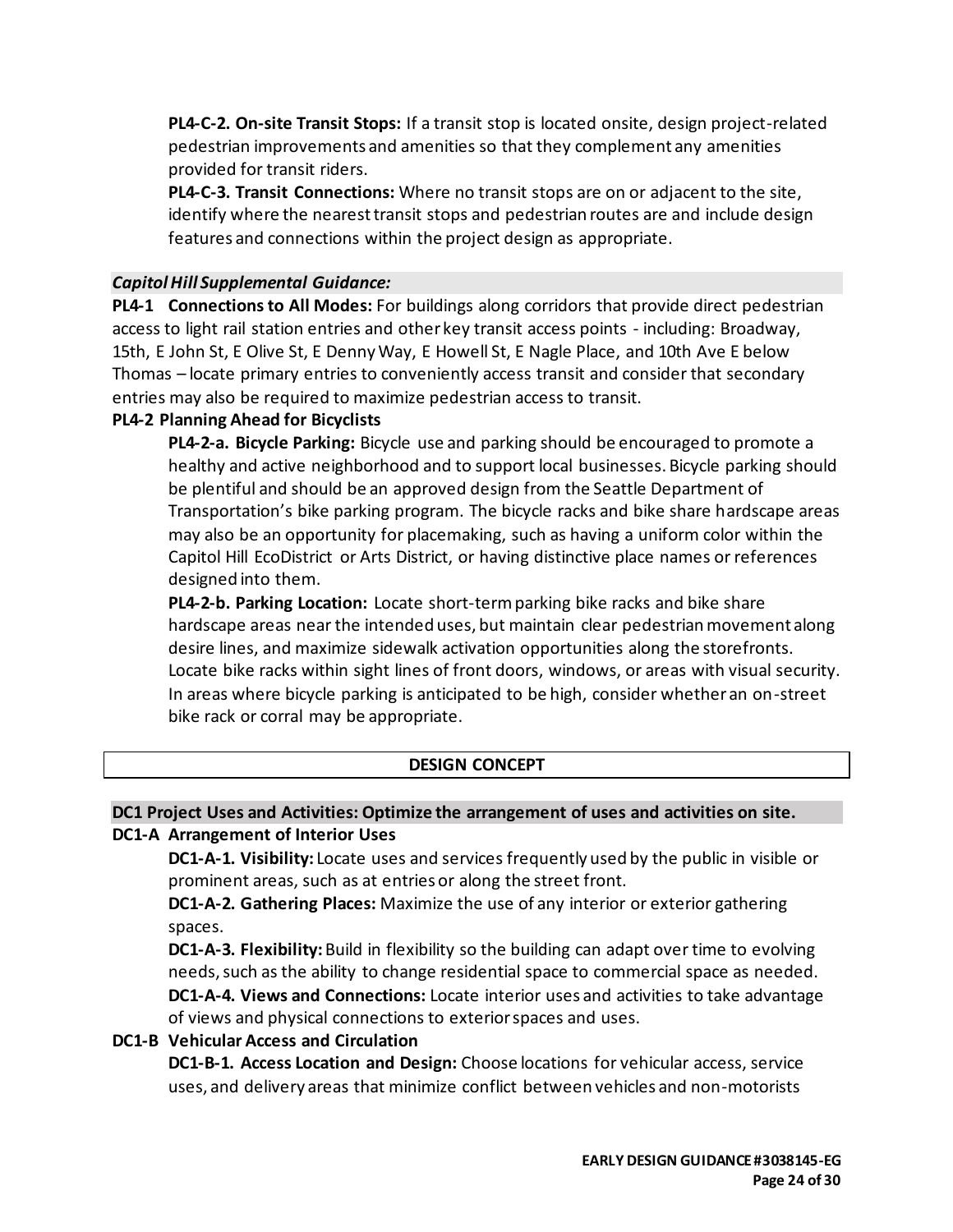wherever possible. Emphasize use of the sidewalk for pedestrians, and create safe and attractive conditions for pedestrians, bicyclists, and drivers.

**DC1-B-2. Facilities for Alternative Transportation:** Locate facilities for alternative transportation in prominent locations that are convenient and readily accessible to expected users.

# **DC1-C Parking and Service Uses**

**DC1-C-1. Below-Grade Parking:** Locate parking below grade wherever possible. Where a surface parking lot is the only alternative, locate the parking in rear or side yards, or on lower or less visible portions of the site.

**DC1-C-2. Visual Impacts:** Reduce the visual impacts of parking lots, parking structures, entrances, and related signs and equipment as much as possible.

**DC1-C-3. Multiple Uses:** Design parking areas to serve multiple uses such as children's play space, outdoor gathering areas, sports courts, woonerf, or common space in multifamily projects.

**DC1-C-4. Service Uses:** Locate and design service entries, loading docks, and trash receptacles away from pedestrian areas or to a less visible portion of the site to reduce possible impacts of these facilities on building aesthetics and pedestrian circulation.

# *Capitol Hill Supplemental Guidance:*

# **DC1-1 Location and Design of Uses**

**DC1-1-a. Flexibility:**Maximize flexibility over the building's life, for all street-level spaces in commercial or residential use. Design space to accommodate either retail or arts and cultural uses, and different scales of tenants. For example: do not include structural or concrete stem walls or bulkheads protruding above grade level (which inhibit future modifications) along any sidewalk/street frontages.

# **DC1-2 Parking and Service Uses**

**DC1-2-a. Visual Impacts:** When it is necessary to locate parking entrances and service uses on street frontages, or in highly visible locations, use artistic treatments (e.g. murals or decorative metalwork on garage doors and adjacent walls) or lush landscape screening to reduce visual impacts. This is especially important in locations where commercial uses extend to streets with residential character (e.g. Nagle Place, Harvard Avenue E, 14th Avenue).

**DC2 Architectural Concept: Develop an architectural concept that will result in a unified and functional design that fits well on the site and within its surroundings.**

#### **DC2-A Massing**

**DC2-A-1. Site Characteristics and Uses:** Arrange the mass of the building taking into consideration the characteristics of the site and the proposed uses of the building and its open space.

**DC2-A-2. Reducing Perceived Mass:** Use secondary architectural elements to reduce the perceived mass of larger projects.

#### **DC2-B Architectural and Facade Composition**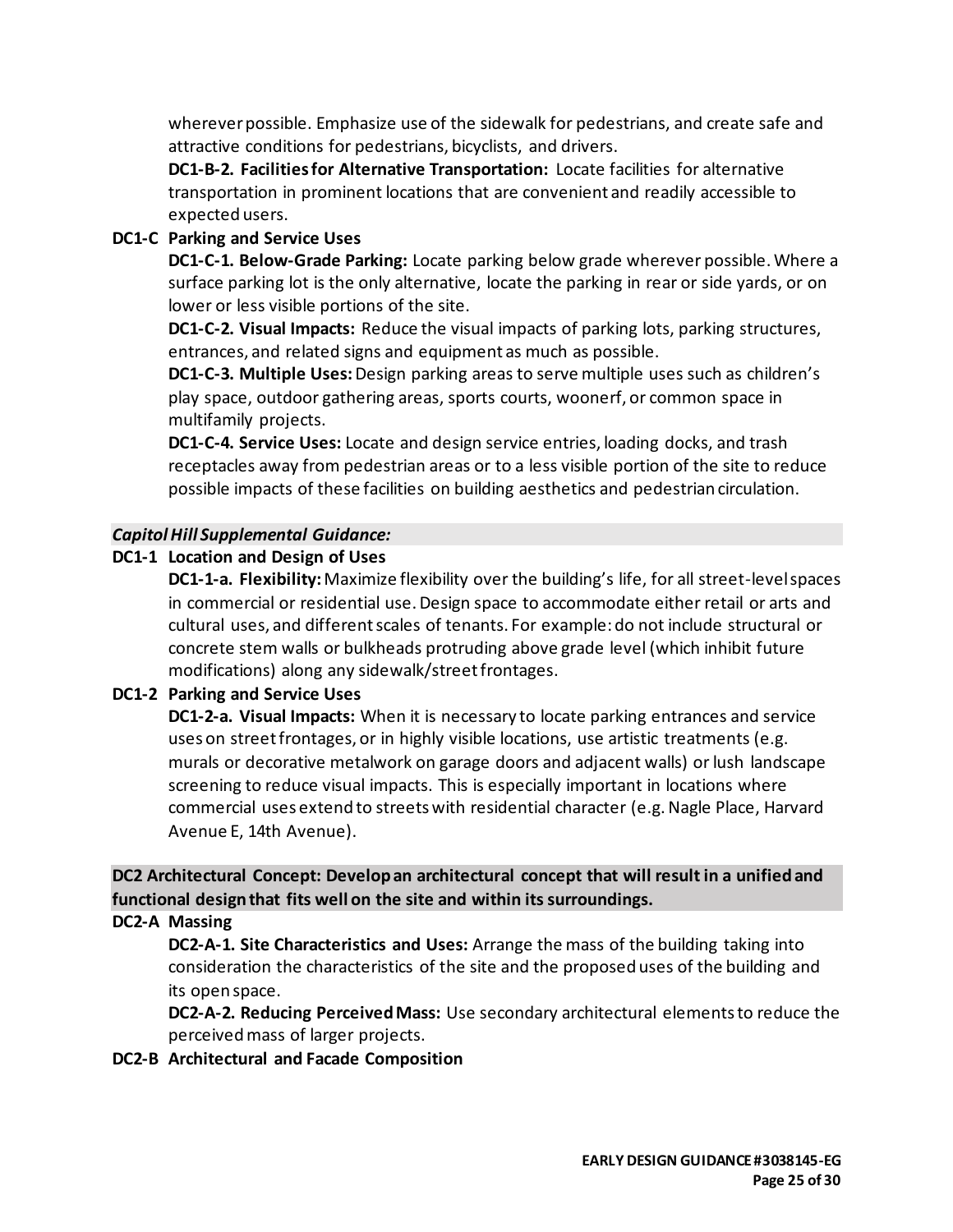**DC2-B-1. Façade Composition:** Design all building facades—including alleys and visible roofs— considering the composition and architectural expression of the building as a whole. Ensure that all facades are attractive and well-proportioned.

**DC2-B-2. Blank Walls:** Avoid large blank walls along visible façades wherever possible. Where expanses of blank walls, retaining walls, or garage facades are unavoidable, include uses or design treatments at the street level that have human scale and are designed for pedestrians.

# **DC2-C Secondary Architectural Features**

**DC2-C-1. Visual Depth and Interest:** Add depth to facades where appropriate by incorporating balconies, canopies, awnings, decks, or other secondary elements into the façade design. Add detailing at the street level in order to create interest for the pedestrian and encourage active street life and window shopping (in retail areas). **DC2-C-2. Dual Purpose Elements:** Consider architectural features that can be dual purpose— adding depth, texture, and scale as well as serving other project functions. **DC2-C-3. Fit With Neighboring Buildings:** Use design elements to achieve a successful fit between a building and its neighbors.

# **DC2-D Scale and Texture**

**DC2-D-1. Human Scale:** Incorporate architectural features, elements, and details that are of human scale into the building facades, entries, retaining walls, courtyards, and exterior spaces in a manner that is consistent with the overall architectural concept **DC2-D-2. Texture:** Design the character of the building, as expressed in the form, scale, and materials, to strive for a fine-grained scale, or "texture," particularly at the street level and other areas where pedestrians predominate.

# **DC2-E Form and Function**

**DC2-E-1. Legibility and Flexibility:** Strive for a balance between building use legibility and flexibility. Design buildings such that their primary functions and uses can be readily determined from the exterior, making the building easy to access and understand. At the same time, design flexibility into the building so that it may remain useful over time even as specific programmatic needs evolve.

# *Capitol Hill Supplemental Guidance:*

**DC2-1 Facades at Setbacks and Corners:** Where buildings have side setbacks adjacent to other buildings, materials and design treatments should intentionally 'wrap the corner' of window and door openings, and at building corners, so cladding materials and treatments appear substantial, and not two-dimensional or paper thin.

**DC2-2 Integrating Art:** Use art to animate the pedestrian realm including blank walls, sidewalks, entrances, walkways, etc. Engage artists early in the design process to integrate art into the building design, rather than simply applying art onto a finished design. Consider themes and artists that represent the Capitol Hill community. See CS3.2, Placemaking, for additional guidance on integrating art into projects.

# **DC2-3 Secondary Architectural Features**

**DC2-3-a. Visual Depth and Interest:** Projecting balconies, recessed decks, and legiblyrecessed, well-detailed windows are desirable.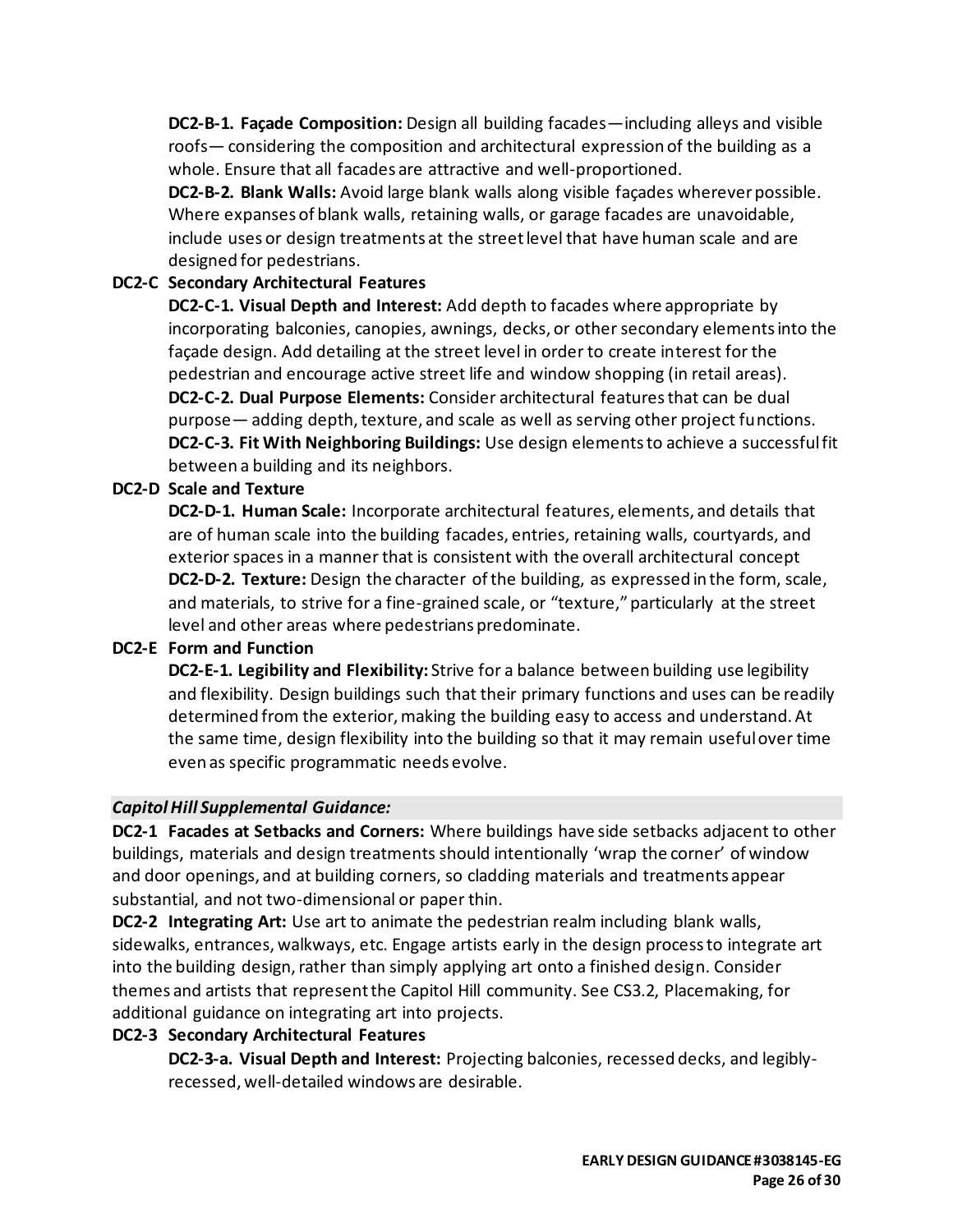**DC2-3-b. Fit with Neighboring Buildings:** Selectively include design elements or proportions that reflect Capitol Hill's historic character such as streetscape rhythm, historic parcel widths, fenestration patterns and/or material treatments.

**DC2-4 Scale and Texture:** Texture at Street Level: Emphasize pedestrian scale, durability, and texture at the street level based on positive local characteristics such as storefront mullion width and materiality, entrance details, and building materials with a handcrafted appearance. Building components that are small enough to hold such as brick, are desirable. Uniform facades composed of flush glass or large expanses of panels (metal, cement board, etc.), without the relief of frequent and highly-detailed entrances/framing treatments, detract from the desired human scale and texture at the street level.

# **DC3 Open Space Concept: Integrate open space design with the building design so that they complement each other.**

# **DC3-A Building-Open Space Relationship**

**DC3-A-1. Interior/Exterior Fit:** Develop an open space concept in conjunction with the architectural concept to ensure that interior and exterior spaces relate well to each other and support the functions of the development.

# **DC3-B Open Space Uses and Activities**

**DC3-B-1. Meeting User Needs:** Plan the size, uses, activities, and features of each open space to meet the needs of expected users, ensuring each space has a purpose and function.

**DC3-B-2. Matching Uses to Conditions:** Respond to changing environmental conditions such as seasonal and daily light and weather shifts through open space design and/or programming of open space activities.

**DC3-B-3. Connections to Other Open Space:** Site and design project-related open spaces to connect with, or enhance, the uses and activities of other nearby public open space where appropriate.

**DC3-B-4. Multifamily Open Space:** Design common and private open spaces in multifamily projects for use by all residents to encourage physical activity and social interaction.

# **DC3-C Design**

**DC3-C-1. Reinforce Existing Open Space:** Where a strong open space concept exists in the neighborhood, reinforce existing character and patterns of street tree planting, buffers or treatment of topographic changes. Where no strong patterns exist, initiate a strong open space concept that other projects can build upon in the future.

**DC3-C-2. Amenities/Features:** Create attractive outdoor spaces suited to the uses envisioned for the project.

**DC3-C-3. Support Natural Areas:** Create an open space design that retains and enhances onsite natural areas and connects to natural areas that may exist off-site and may provide habitat for wildlife.

# *Capitol Hill Supplemental Guidance:*

**DC3-1 Open Space Uses and Accessibility**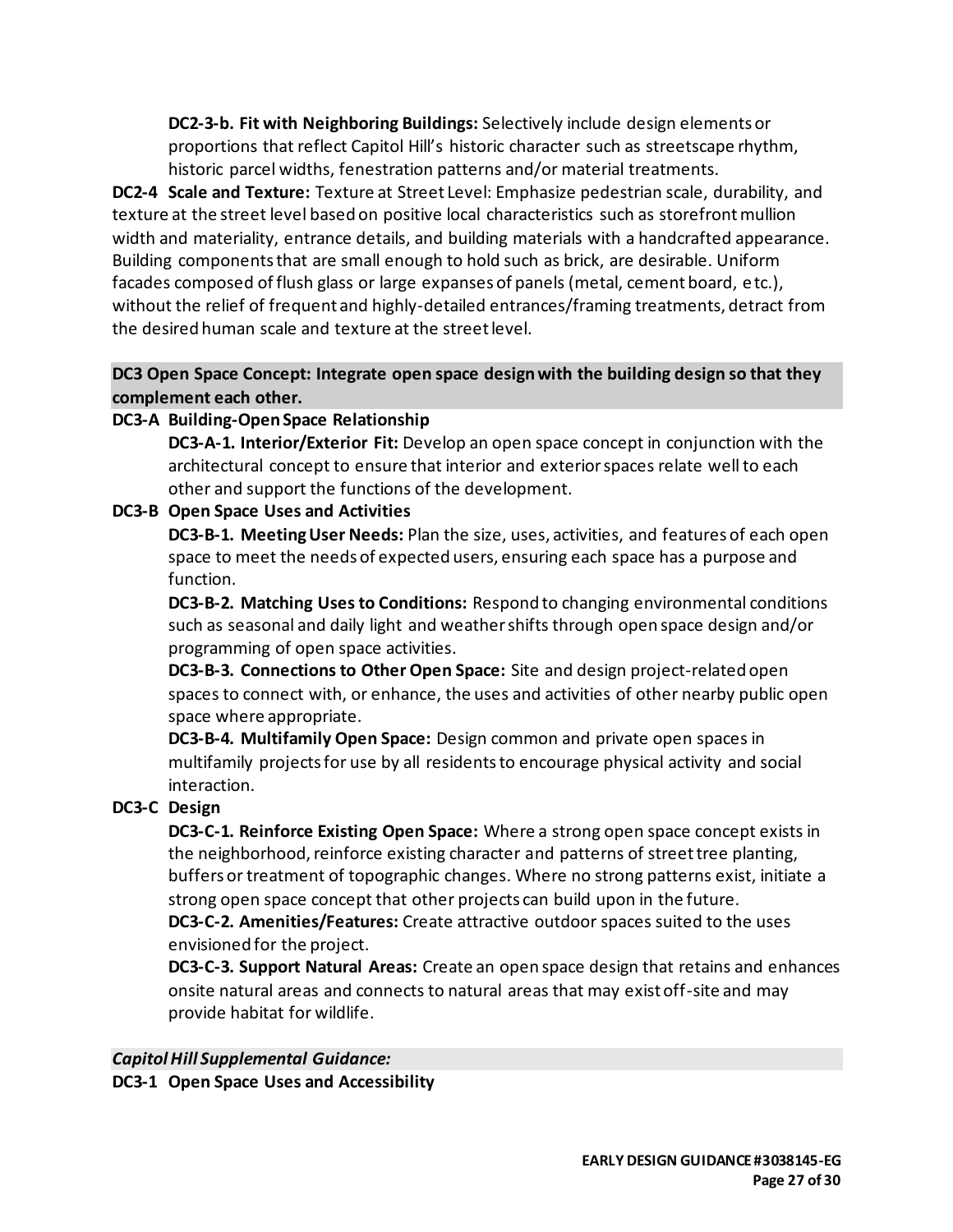**DC3-1-a. Ground Level Open Space:** Consider providing multi-use open space (generous corner landscape treatments; courtyard entries) that can be viewed, used, and enjoyed from the adjacent sidewalk. Design ground level common open spaces, or certain portions of them, that are accessible to the broader community.

**DC3-1-b. Residential Open Space:** Include areas for multi-generational use and social interaction. Locate children's play space to where they can be seen by guardians and incorporate seating areas for community members to congregate.

**DC3-1-c. Healthy Open Space:** Incorporate planting beds to grow food or other features that will support physical activity. Design landscapes to provide ecological and social benefits.

# **DC3-2 Design**

**DC3-2-a. Existing Open Space Patterns:** When present in the project vicinity, reiterate any existing positive open space patterns characteristic of Capitol Hill such as large canopy street and yard trees, high bank front yards, and extra wide planting strips. **DC3-2-b. Public Realm Plans:** For development adjacent to City-adopted or communitygenerated public realm plans (e.g. Neighborhood Green Street, Street Concept Plan, Melrose Promenade), the development should implement or support the identified public realm concept.

**DC4 Exterior Elements and Finishes: Use appropriate and high quality elements and finishes for the building and its open spaces.**

### **DC4-A Exterior Elements and Finishes**

**DC4-A-1. Exterior Finish Materials:** Building exteriors should be constructed of durable and maintainable materials that are attractive even when viewed up close. Materials that have texture, pattern, or lend themselves to a high quality of detailing are encouraged.

**DC4-A-2. Climate Appropriateness:** Select durable and attractive materials that will age well in Seattle's climate, taking special care to detail corners, edges, and transitions.

# **DC4-B Signage**

**DC4-B-1. Scale and Character:** Add interest to the streetscape with exterior signs and attachments that are appropriate in scale and character to the project and its environs. **DC4-B-2. Coordination with Project Design:** Develop a signage plan within the context of architectural and open space concepts, and coordinate the details with façade design, lighting, and other project features to complement the project as a whole, in addition to the surrounding context.

# **DC4-C Lighting**

**DC4-C-1. Functions:** Use lighting both to increase site safety in all locations used by pedestrians and to highlight architectural or landscape details and features such as entries, signs, canopies, plantings, and art.

**DC4-C-2. Avoiding Glare:** Design project lighting based upon the uses on and off site, taking care to provide illumination to serve building needs while avoiding off-site night glare and light pollution.

#### **DC4-D Trees, Landscape, and Hardscape Materials**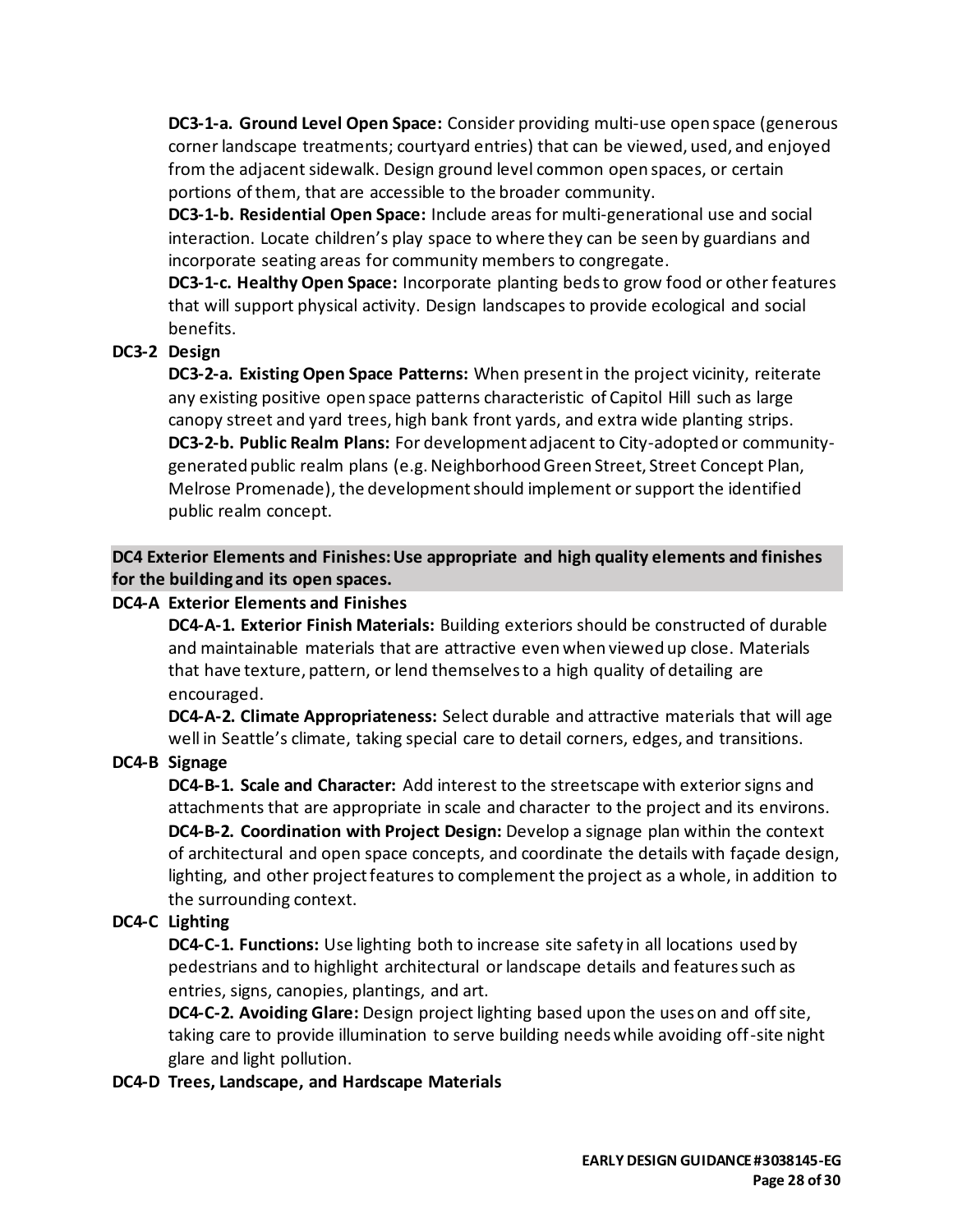**DC4-D-1. Choice of Plant Materials:** Reinforce the overall architectural and open space design concepts through the selection of landscape materials.

**DC4-D-2. Hardscape Materials:** Use exterior courtyards, plazas, and other hard surfaced areas as an opportunity to add color, texture, and/or pattern and enliven public areas through the use of distinctive and durable paving materials. Use permeable materials wherever possible.

**DC4-D-3. Long Range Planning:** Select plants that upon maturity will be of appropriate size, scale, and shape to contribute to the site as intended.

**DC4-D-4. Place Making:** Create a landscape design that helps define spaces with significant elements such as trees.

**DC4-E Project Assembly and Lifespan DC4-E-1. Deconstruction:** When possible, design the project so that it may be deconstructed at the end of its useful lifetime, with connections and assembly techniques that will allow reuse of materials.

# *Capitol Hill Supplemental Guidance:*

**DC4-1 Exterior Finish Materials:** Consider each building as a high-quality, long-term addition to the neighborhood. Exterior finish materials should exhibit permanence and quality appropriate to Capitol Hill.

**DC4-1-a. Building Concept:** Integrate exterior detailing and materials into the building concept by relating to the structural expression of the building, and/or intentionally expressing the joints and transitions of the building materials and components. **DC4-1-b. Quality:** Choose traditional or modern materials that are durable, proven, high

quality, maintainable, that employ or complement more traditional materials such as brick, cast stone, architectural stone, terracotta details.

**DC4-1-c. Texture:** Materials that have texture, pattern, or color and are attractive even when viewed up close or lend themselves to a high quality of detailing are encouraged. **DC4-1-d. Panels:** If panels (cement, metal, etc.) are used, they should be carefullydetailed, well-designed and combined with other materials to provide patterns, scale, and visual interest, particularly on lower levels. If used, panels should be of sufficient thickness to prevent warping or deformations.

# **DC4-2 Sustainable and Environmental Choices**

**DC4-2-a. Salvage and Reuse:** Maximize the reuse of nontoxic salvaged building materials. Consider de-construction if building(s) to be demolished contain high value reusable materials (e.g. tile, flooring, old growth beams). Reuse salvaged materials in the new development as visible building components.

**DC4-2-b. Local and Regional Materials:** Choose local or regional building and landscape materials to reduce transport energy when possible.

**DC4-2-c. Bird Friendly Design:** Employ bird friendly design strategies for the upper floors of buildings with extensive glass, such as decorative screens, or louvers, or patterns integrated into the glass to warn birds before they collide. Locate landscape carefully to not create reflected greenery which attracts/confuses birds.

**DC4-2-d. Lighting:** Use directional down-lighting and other dark-sky friendly lighting strategies to enhance the perception of safety and minimize light pollution. Avoid